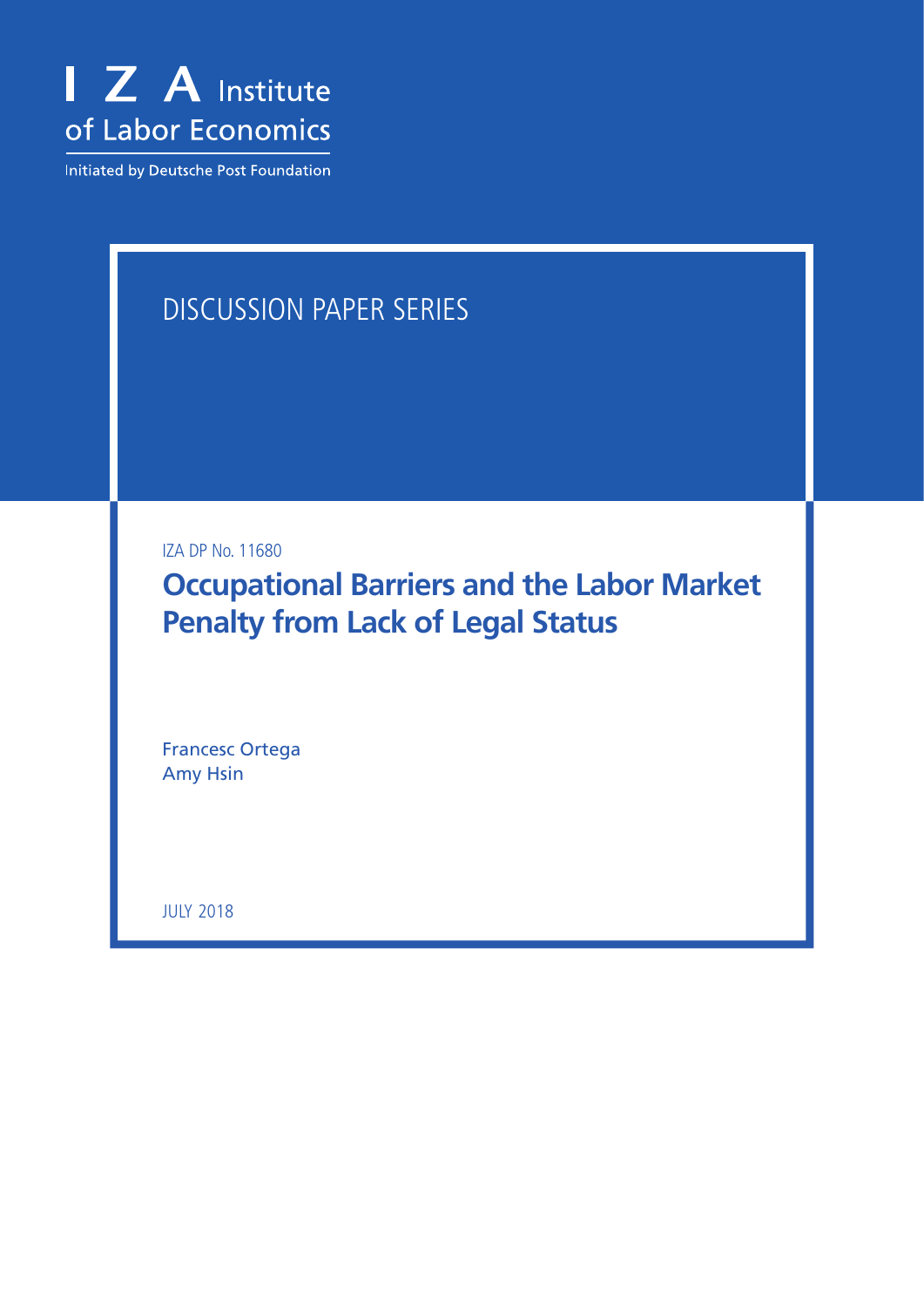

Initiated by Deutsche Post Foundation

## DISCUSSION PAPER SERIES

IZA DP No. 11680

**Occupational Barriers and the Labor Market Penalty from Lack of Legal Status**

## **Francesc Ortega**

*CUNY, Queens College and IZA*

**Amy Hsin** *CUNY, Queens College*

JULY 2018

Any opinions expressed in this paper are those of the author(s) and not those of IZA. Research published in this series may include views on policy, but IZA takes no institutional policy positions. The IZA research network is committed to the IZA Guiding Principles of Research Integrity.

The IZA Institute of Labor Economics is an independent economic research institute that conducts research in labor economics and offers evidence-based policy advice on labor market issues. Supported by the Deutsche Post Foundation, IZA runs the world's largest network of economists, whose research aims to provide answers to the global labor market challenges of our time. Our key objective is to build bridges between academic research, policymakers and society.

IZA Discussion Papers often represent preliminary work and are circulated to encourage discussion. Citation of such a paper should account for its provisional character. A revised version may be available directly from the author.

| IZA - Institute of Labor Economics                 |                                                      |             |  |  |
|----------------------------------------------------|------------------------------------------------------|-------------|--|--|
| Schaumburg-Lippe-Straße 5–9<br>53113 Bonn, Germany | Phone: +49-228-3894-0<br>Email: publications@iza.org | www.iza.org |  |  |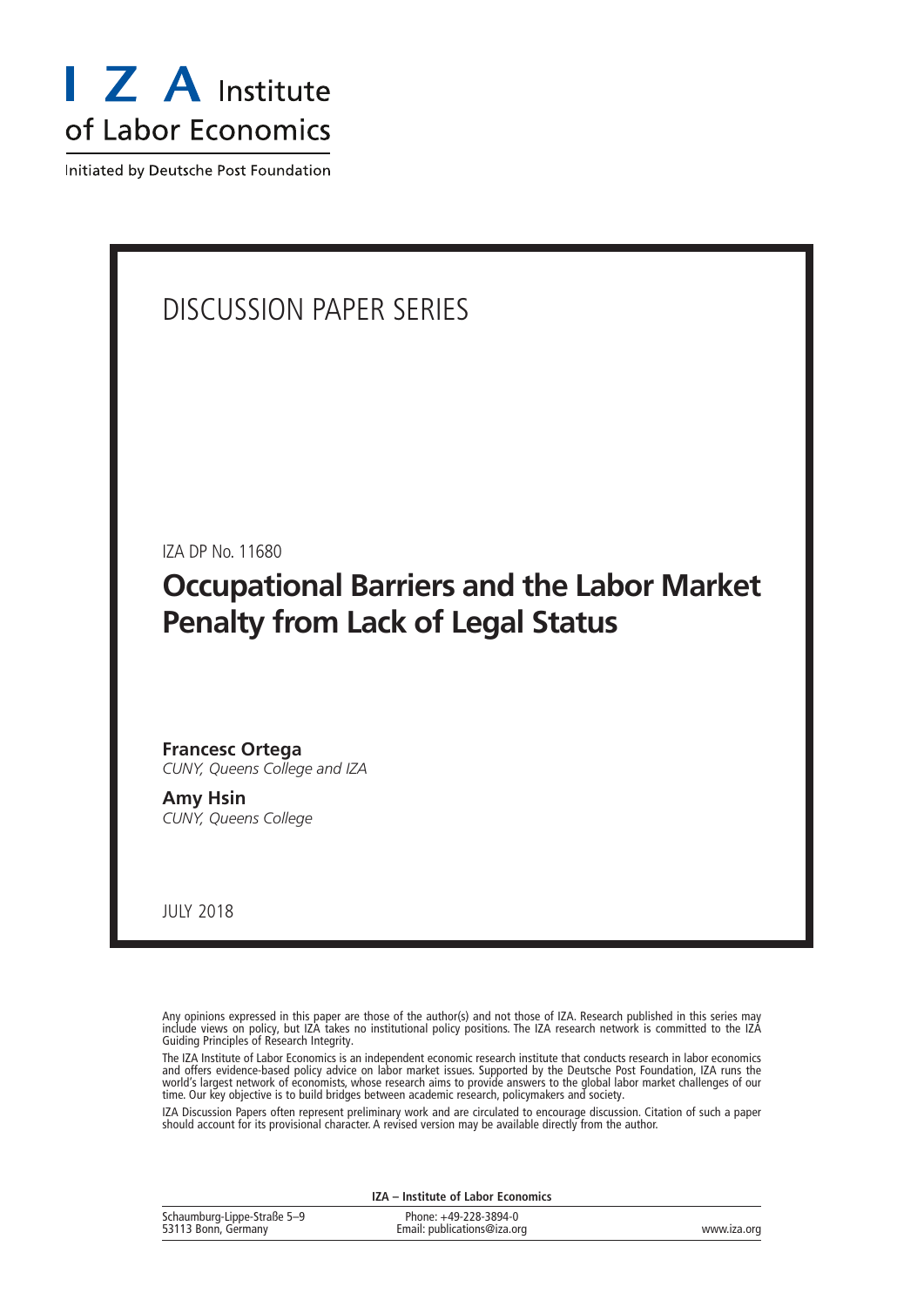## ABSTRACT

## **Occupational Barriers and the Labor Market Penalty from Lack of Legal Status\***

Wage gaps between documented (including natives) and undocumented workers may reflect employer exploitation, endogenous occupational sorting and productivity losses associated with lack of legal status. Identification of the undocumented productivity penalty is crucial to estimate the aggregate economic gains from legalization. This paper presents a new identification strategy based on the interplay between educational attainment and occupational barriers. Our main finding is that lack of legal status reduces the productivity of undocumented workers by about 12%. We also find that Dreamers are positively selected compared to similarly skilled natives, as one would expect if they face occupational barriers (Hsieh et al., 2013). Our estimates also imply that the degree of employer exploitation is likely to be small, suggesting that employer competition bids up the wages of undocumented workers and aligns them with their productivity. Last, we also find evidence suggesting that the occupational choices of undocumented workers are heavily influenced by licensing requirements and by the degree of exposure to apprehension by immigration enforcement agencies. In sum, our results strongly suggest that occupational barriers associated with lack of legal status lead to misallocation of talent and negatively affect economic growth.

| <b>JEL Classification:</b> | J15,J24,J31                                              |
|----------------------------|----------------------------------------------------------|
| Keywords:                  | migration, undocumented, legalization, amnesty, dreamers |

#### **Corresponding author:**

Francesc Ortega Department of Economics Queens College, CUNY 300A Powdermaker Hall 65-30 Kissena Blvd. Queens, New York 11367 USA E-mail: fortega@qc.cuny.edu

<sup>\*</sup> Thanks to Marianne Bertrand, Janet Calvo, Kevin Shih, Suleyman Taspinar, Marcos Vera-Hernandez and seminar participants at Queens College for helpful comments.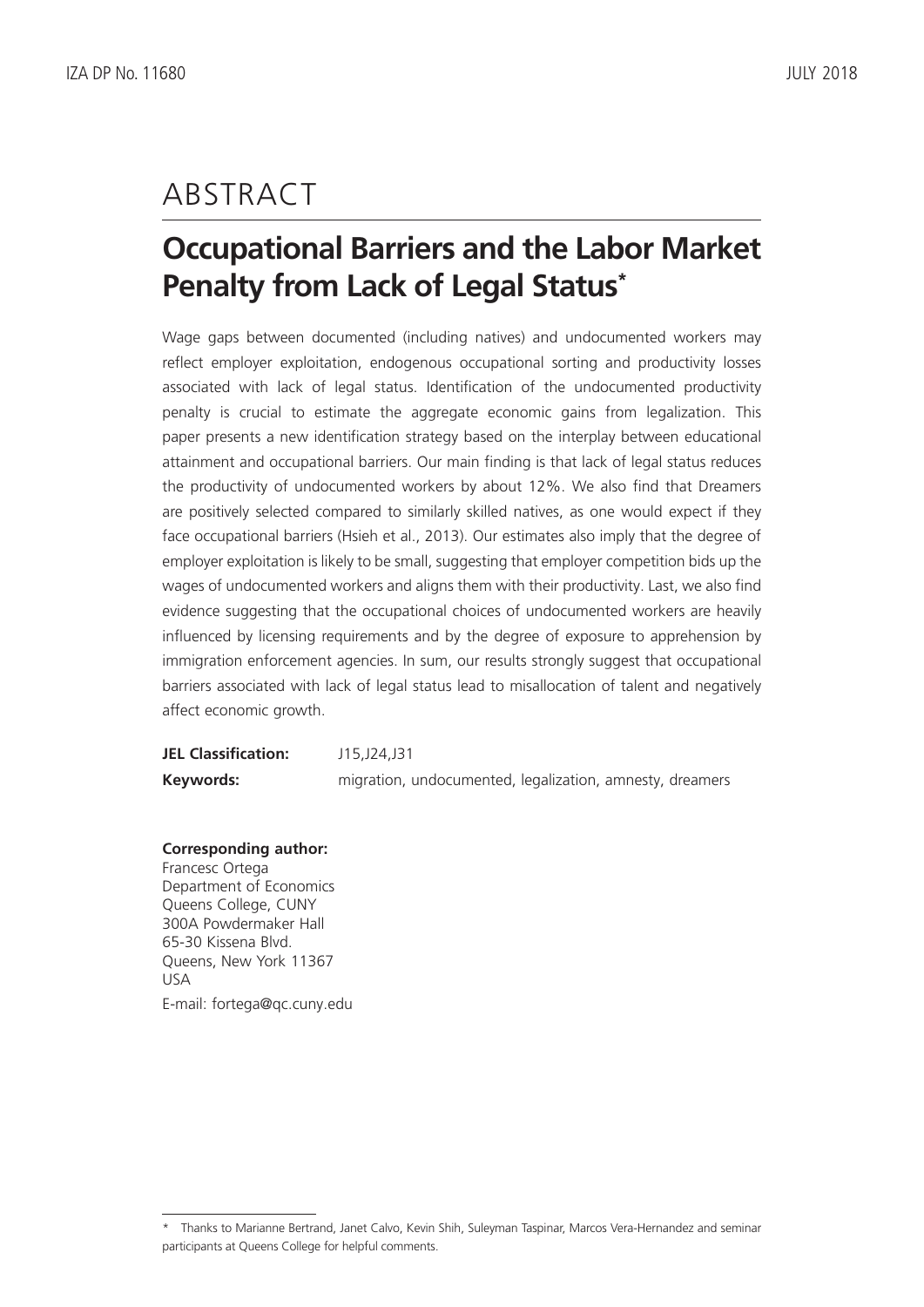## 1 Introduction

There is renewed interest among labor economists on the role of occupational barriers in determining income inequality across gender and race groups. In a recent study, [Hsieh](#page-24-0) [et al.](#page-24-0) [\(2013\)](#page-24-0) argue that occupational barriers have severely disrupted the education and occupation decisions of women and blacks for many decades, leading to talent misallocation. Their analysis also shows that the gradual reduction in the occupational frictions affecting these groups of workers has led to a substantial increase in productivity and economic growth in the last decades.

The labor market opportunities of undocumented workers in the United States are almost certainly diminished by occupational barriers [\(Abrego](#page-23-0) [\(2011\)](#page-23-0), [Pope](#page-25-0) [\(2016\)](#page-25-0), [Amuedo-Dorantes and Antman](#page-23-1) [\(2017\)](#page-23-1), [Gonzales](#page-24-1) [\(2011\)](#page-24-1)). These barriers reflect regulatory constraints, such as legal residence requirements associated with occupational licenses. However, they may also reflect specific task requirements. The need to hold face-to-face interactions with customers or government agencies, or to travel extensively, introduces high exposure to apprehension and deportation, effectively barring otherwise qualified undocumented workers from seeking employment in those occupations. The theory developed by [Hsieh et al.](#page-24-0) [\(2013\)](#page-24-0) suggests that these occupational barriers reduce the productivity of these workers in important ways.<sup>1</sup> If this is the case, providing work permits to undocumented workers will lead to aggregate gains in terms of GDP [\(Kossoudji](#page-24-2) [\(2013\)](#page-24-2), [Edwards and Ortega](#page-24-3) [\(2017\)](#page-24-3)).

Quantification of the productivity loss associated with lack of legal status is typically done on the basis of the wage gaps between documented (including natives) and undocumented workers with the same observable skills [\(Ortega et al.](#page-25-1) [\(2018\)](#page-25-1)). However, other factors will also affect documented-undocumented wage gaps. Some employers may take advantage of the vulnerability of undocumented workers and pay them below market rates [\(Gleeson and Gonzales](#page-24-4) [\(2012\)](#page-24-4), [Brown et al.](#page-23-2) [\(2013\)](#page-23-2) and [Naidu et al.](#page-25-2) [\(2016\)](#page-25-2)). In these instances, gaining legal status will lead to income redistribution from employers to workers, with no net increase in income. In addition, measured wage gaps are also affected by endogenous occupational sorting. As seen in the generalized Roy model in [Hsieh et al.](#page-24-0) [\(2013\)](#page-24-0), the average ability of minority workers in an occupation is increasing in the size of the barriers they faced to enter that particular occupation.

<sup>1</sup>For example, in many states an undocumented individual with a degree in education is not allowed to work as a teacher. Instead her best alternative may have been to work as a nanny. However, since 2014 several states have allowed DACA recipients to obtain a teacher's license. For evidence consistent with this example, see [Wong](#page-25-3) [\(2016\)](#page-25-3).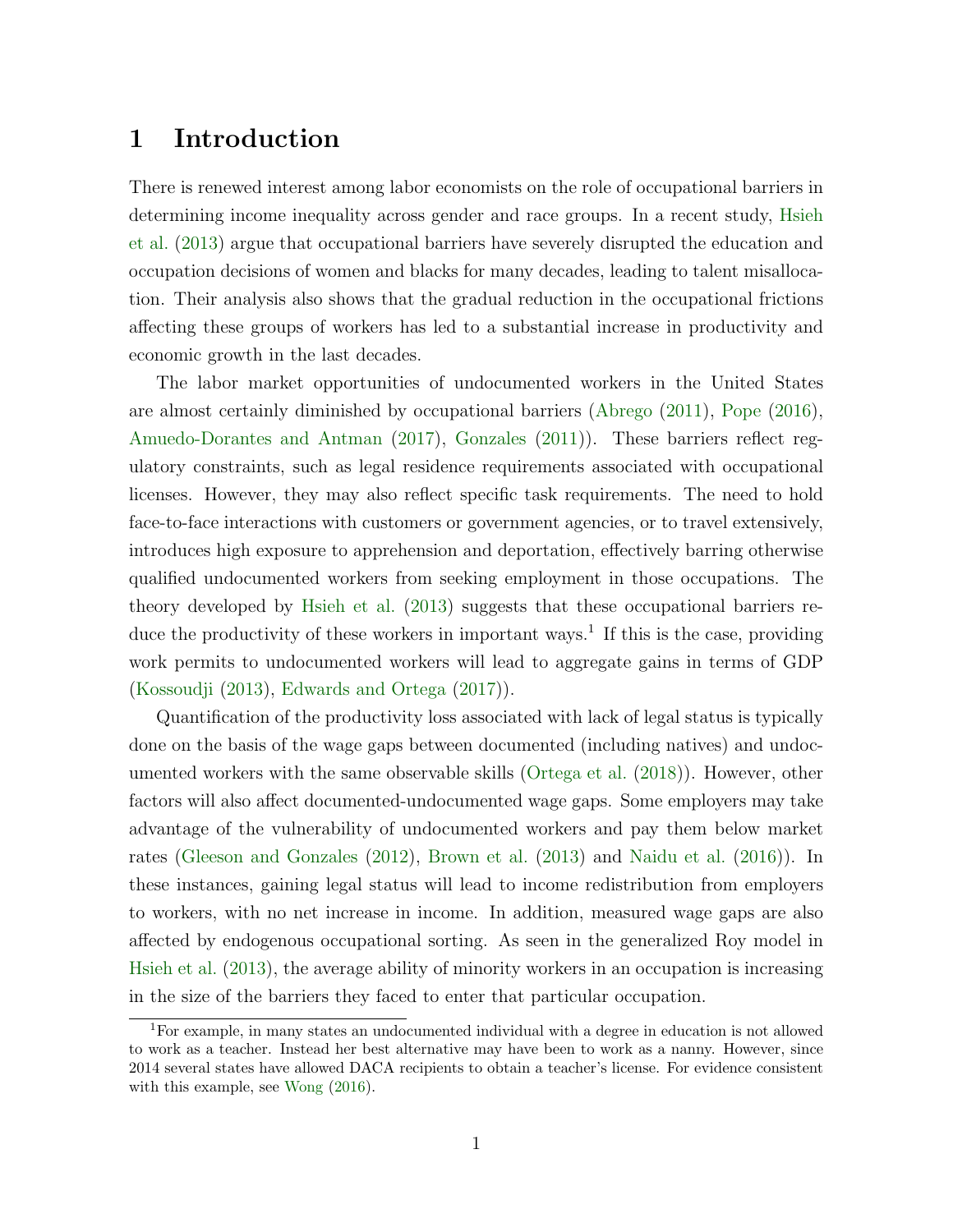The main goal of our paper is to develop a strategy to identify the productivity penalty associated with lack of legal status, taking into account that measured wage gaps between documented and undocumented workers also reflect employer exploitation and endogenous occupational sorting. Our study will also quantify the entry barriers faced by undocumented workers across different occupations.

The key to our identification strategy is to focus on the productivity loss arising from the inability of undocumented workers to access certain occupations. Because of these barriers, some undocumented workers will be employed in occupations for which they are over-qualified, while others will work in occupations that match their educational attainment. Our main identifying assumption is that undocumented workers that are exactly qualified may be subject to employer exploitation, but do not suffer a productivity penalty. The documented-undocumented wage gaps (conditional on skills) for this subset of workers will essentially identify the degree of employer exploitation. Netting out this factor, we can then identify the undocumented productivity penalty on the basis of (conditional) documented-undocumented wage gaps for over-qualified workers.

Our main findings are as follows. First, we estimate large unconditional wage gaps (over 50 log points) between documented and undocumented full-time workers. More than half of these gaps are explained by differences in demographics, educational attainment and English fluency. Second, we estimate that lack of legal status reduces the productivity of undocumented workers by about 12%. Third, we find that employed Dreamers are positively selected (in terms of productivity) compared to similarly skilled natives, as one would expect on the basis of the theory by [Hsieh et al.](#page-24-0) [\(2013\)](#page-24-0). Our estimates also imply that the degree of employer exploitation is likely to be very small, suggesting that employer competition bids up the wages of undocumented workers and aligns them with their productivity. Last, our results indicate that licensing requirements impose large barriers to undocumented workers in teaching and healthcare occupations. We also find evidence suggesting that the occupational choices of undocumented workers are heavily influenced by the degree of exposure to apprehension by immigration enforcement agencies.

Our analysis will pay particular attention to this group of workers for several reasons. First, Congress has been discussing plans to provide legal status to Dreamers for over a decade and President Obama used executive action to introduce Deferred Action for Childhood Arrivals, which provides temporary relief from deportation and work permits to eligible individuals. In addition, a unique feature of Dreamers is that a large proportion were schooled in the United States and are culturally indistinguishable from their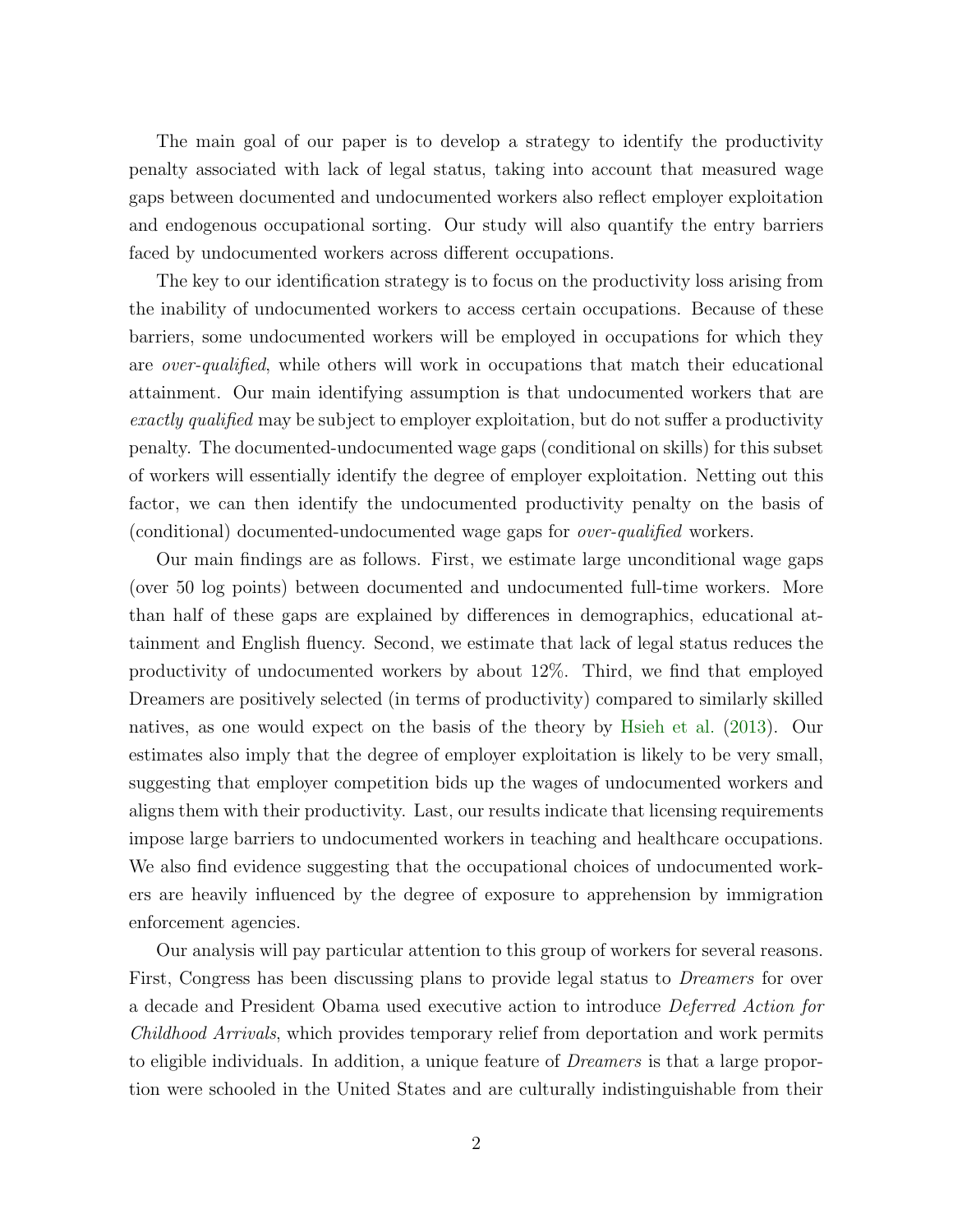native peers. As a result, the labor market frictions experienced by them may be lower than for other undocumented individuals.

The structure of the paper is the following. [Section 2](#page-5-0) summarizes the relevant literature. [Section 3](#page-7-0) presents the data. [Section 4](#page-8-0) describes our identification strategy and econometric specification. [Section 5](#page-12-0) contains summary statistics. [Section 6](#page-14-0) estimates conditional wage gaps and the productivity and exploitation wedges. [Section 7](#page-18-0) estimates the size of the occupational barriers faced by undocumented workers. [Section 8](#page-21-0) concludes.

### <span id="page-5-0"></span>2 Related Literature

Broadly speaking, our paper is related to the vast literature on gender wage gaps (e.g. [Bertrand et al.](#page-23-3) [\(2014\)](#page-23-3)) and labor market discrimination. In several ways, the most relevant study for our paper is [Hsieh et al.](#page-24-0) [\(2013\)](#page-24-0). These authors analyze the sources of misallocation of talent in the United States and their evolution over time emphasizing the role of occupational barriers. Their generalized Roy model considers four groups of individuals, defined by race and gender. In their dynamic model, individuals first choose education and later enter the labor market by choosing occupations. These groups face different degrees of barriers to human capital accumulation and discrimination in the labor market, along with differences in occupational preferences. Barriers to human capital and to occupational choice are modeled as wedges. Namely, some groups face a higher cost of acquiring education and occupation-specific discrimination 'taxes'. Using Census and ACS data they back out the evolution of these frictions over time and conduct simulations to evaluate their effects. Their results suggest that about one quarter of the economic growth in the last fifty years can be explained by the reduction in frictions and the resulting improved allocation of talent.

Our paper is also closely connected to the literature on the labor market outcomes of undocumented workers. There is a large literature in economics and sociology documenting the existence of large wage differentials between documented and undocumented workers with similar skills. Using the Survey of Income and Program Participation, [Hall](#page-24-5) [et al.](#page-24-5) [\(2010\)](#page-24-5) estimated a 17 percentage wage disparity between documented and undocumented male Mexicans. A number of studies have examined the wage effects of the 1986 IRCA amnesty estimating the undocumented wage penalty to be around 20 percent [\(Kossoudji and Cobb-Clark](#page-24-6) [\(2002\)](#page-24-6) and [Lozano and Sorensen](#page-24-7) [\(2011\)](#page-24-7)). [Orrenius](#page-25-4) [and Zavodny](#page-25-4) [\(2015\)](#page-25-4) provide additional evidence of the wage penalty associated to un-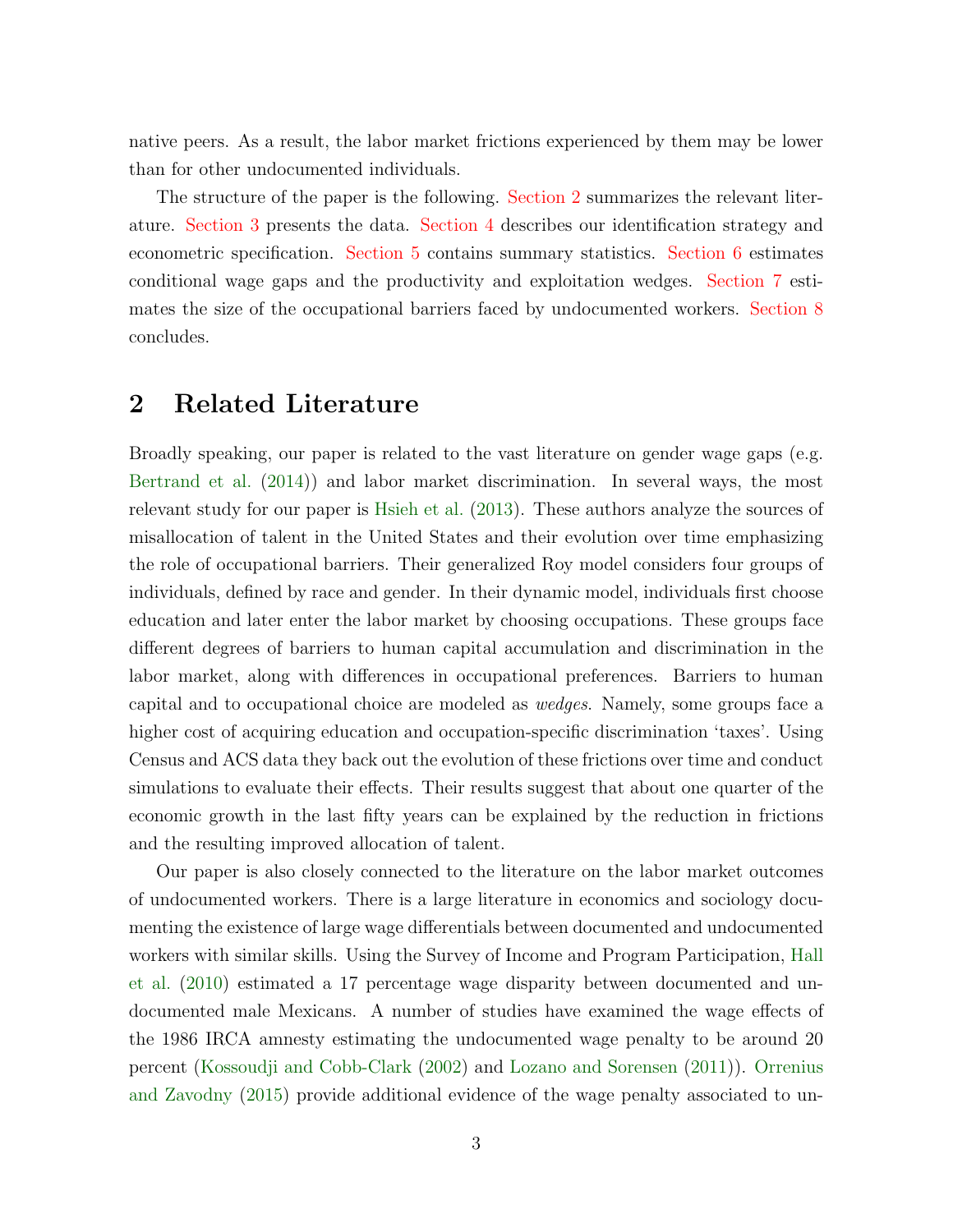documented status by showing that the introduction of E-Verify, a program that allows employers to verify the legal status of employees, led to a reduction on the wages of undocumented workers.

While the existence of sizable documented-undocumented wage gaps is well established, their nature is less well understood. A number of studies have documented that illegality has a number of detrimental effects that are likely to negatively affect worker productivity. For example, the threat of deportation and depressed labor market opportunities increases the risk of depression and anxiety among undocumented youth [\(Abrego](#page-23-0) [\(2011\)](#page-23-0), [Gonzales](#page-24-1) [\(2011\)](#page-24-1), [Hainmueller et al.](#page-24-8) [\(2017\)](#page-24-8), [Patler and Pirtle](#page-25-5) [\(2018\)](#page-25-5)). Other studies show how lack of legal work options confine educated undocumented youth into jobs that are not commensurate with their skills [\(Gonzales](#page-24-1) [\(2011\)](#page-24-1), [Gleeson and](#page-24-4) [Gonzales](#page-24-4) [\(2012\)](#page-24-4), [Cho](#page-23-4) [\(2017\)](#page-23-4)). Last, [Hall and Greenman](#page-24-9) [\(2015\)](#page-24-9) find that unauthorized workers are more likely to work in jobs that are physically strenuous and hazardous and receive no compensating differential for working in dangerous work environments, which amounts implicitly to reduced wages relative to documented workers with similar educational attainment.

At the same time, some studies argue that the wages of undocumented workers are depressed as a result of employer exploitation. Through qualitative analysis, [Gleeson](#page-24-4) [and Gonzales](#page-24-4) [\(2012\)](#page-24-4) find evidence of work conditions violations. They also provide evidence that undocumented workers are deterred from filing complaints due to their lack of legal status. [Brown et al.](#page-23-2) [\(2013\)](#page-23-2) analyze administrative data from Georgia state and identify which firms employ undocumented workers on the basis of erroneous social security numbers. The results suggest that firms with undocumented workers experience a competitive advantage, which translates into a higher rate of survival. It is not clear from these studies how widespread employer exploitation is, and whether it affects Dreamers or undocumented workers with higher levels of education.

In the last few years, several studies have focused on the effects of DACA on the labor market and educational outcomes of Dreamers. [Pope](#page-25-0) [\(2016\)](#page-25-0) and [Amuedo-Dorantes and](#page-23-1) [Antman](#page-23-1) [\(2017\)](#page-23-1) use data from the ACS and CPS, respectively. Lacking information on immigrants' legal status, these authors were forced to assume that non-citizens in a given age range are undocumented. Both studies find positive effects of DACA on employment, but disagree on the effects on schooling. [Hsin and Ortega](#page-24-10) [\(2016\)](#page-24-10) use administrative data that allows for a precise identification of students' legal status. They find that DACA led to a large increase in dropout rates among undocumented college students enrolled at 4 year colleges (though not among those attending community college). In a recent study,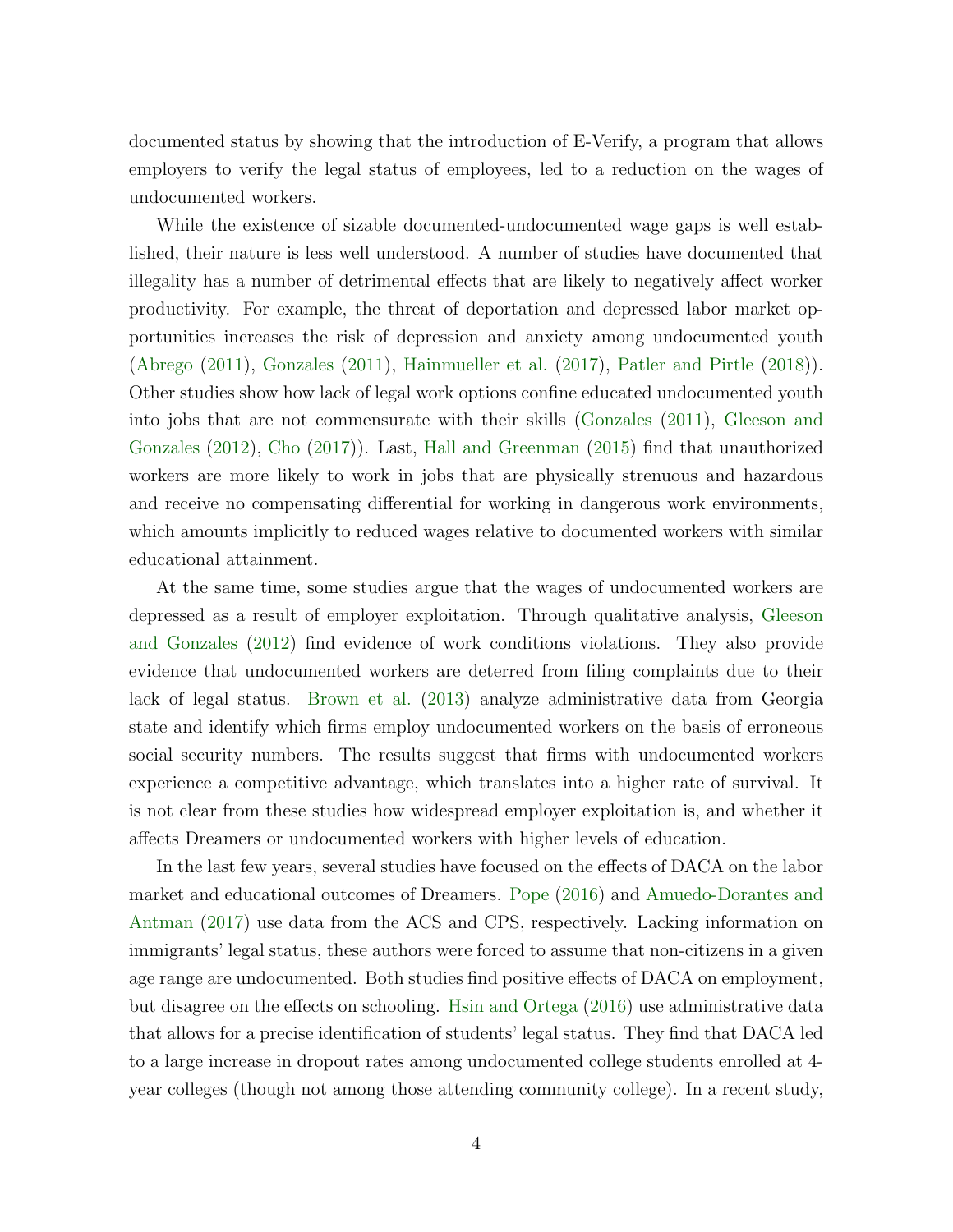[Kuka et al.](#page-24-11) [\(2018\)](#page-24-11) provide evidence that DACA incentivized human capital investments among teenagers. In comparison, our study uses data for the period immediately prior to DACA and focuses on the quantification of documented-undocumented wage gaps and identification of the factors generating those gaps.

Our work is also related to the literature on occupational licensing. [Kleiner and](#page-24-12) [Krueger](#page-24-12) [\(2013\)](#page-24-12) documented that 25% of the workforce has attained a license. Licensing has been shown to increase wages and [Kleiner and Vorotnikov](#page-24-13) [\(2017\)](#page-24-13) argue that relaxing licensing constraints can lead to lower prices and higher consumer welfare. More recently, [Blair and Chung](#page-23-5) [\(2017\)](#page-23-5) have argued that occupational licensing can be a powerful tool to reduce the wage gaps of women and blacks relative to white men by reducing information asymmetries regarding worker productivity.<sup>2</sup> From this viewpoint, our paper analyzes the occupational barriers faced by undocumented workers. While in some occupations these barriers will be the result of licensing requirements, which often entail permanent residence, in other instances the barriers may have to do with the specific task content of those occupations.

## <span id="page-7-0"></span>3 Data

We use a special extract of the American Community Survey provided by the [Center](#page-23-6) [for Migration Studies](#page-23-6) [\(2014\)](#page-23-6). Besides the usual information on employment, skills and wages, this confidential dataset contains a sophisticated imputation for documentation status developed by [Warren](#page-25-6) [\(2014\)](#page-25-6). These data have been used to estimate, by means of calibration and simulation methods, the economic contribution of undocumented workers [\(Edwards and Ortega,](#page-24-3) [2017\)](#page-24-3) and the consequences of providing legal status to Dreamers [\(Ortega et al.,](#page-25-1) [2018\)](#page-25-1).

The unauthorized status imputation was first proposed in the 1990's and many authors have contributed to their development over the last few decades [\(Passel and Clark](#page-25-7) [\(1998\)](#page-25-7), [Baker and Rytina](#page-23-7) [\(2013\)](#page-23-7), [Warren and Warren](#page-25-8) [\(2013\)](#page-25-8), [Passel and Cohn](#page-25-9) [\(2015\)](#page-25-9), and [Warren](#page-25-6) [\(2014\)](#page-25-6), among several others). The procedure is a 2-step process: (1) applying 'logical edits' to identify legal residents on the basis of the information in the ACS; and (2) re-weighting individual observations to match official unauthorized population estimates by country of origin. The main logical edits rely on information on year of arrival (because of the 1986 IRCA amnesty), country of origin, occupation, industry,

 ${}^{2}$ Brucker et al. (2015) make a similar point in the context of native-immigrant wage gaps.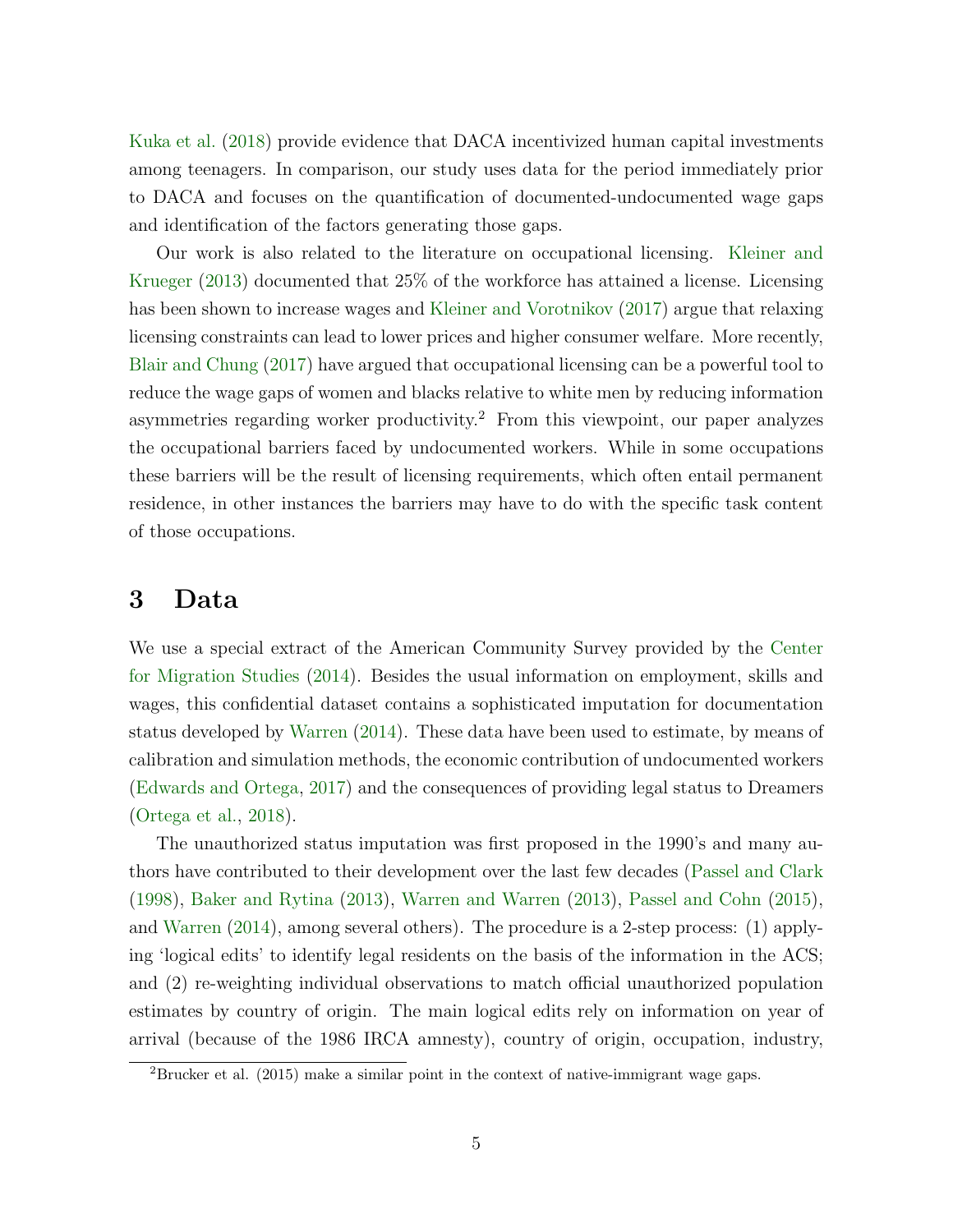and receipt of government benefits.<sup>3</sup>

We use data for years 2010-2012. The reason is that President Obama's Deferred Action on Childhood Arrivals was rolled out starting at the very end of 2012. This program provided beneficiaries with reprieve from deportation and two-year renewable work permits, which has been shown to have improved substantially the labor market outcomes of its recipients (e.g. [Pope](#page-25-0) [\(2016\)](#page-25-0) and [Amuedo-Dorantes and Antman](#page-23-1) [\(2017\)](#page-23-1)). Since we cannot identify DACA recipients in the data, it is preferable to restrict the analysis to the pre-DACA period.

On the basis of these data, we observe that most undocumented have been present in the United States for 16 years or more, and some have resided in the country for three decades [\(Figure 1\)](#page-26-0). As a result, undocumented immigrants are deeply rooted in their local communities and make up for 4.5% of the U.S. population. Furthermore, about a third of the undocumented (amounting to approximately 3 million individuals) were brought to the country as children (Dreamers).

### <span id="page-8-0"></span>4 Identification strategy

#### 4.1 Setup

It is helpful to consider the following simple setup. We partition workers by documentation status: documented (D) or undocumented (U). Individuals are heterogeneous in unconstrained productivity  $\varepsilon$ . Specifically, we assume that log (unconstrained) productivity is drawn from CDF  $F(\varepsilon)$  with  $E(\varepsilon) = 1$ .

For documented workers, actual and unconstrained productivity coincide and employers pay them according to their productivity:  $\ln w_i^D = \varepsilon_i$ . However, undocumented workers are subject to two 'wedges' and their wage is given by  $\ln w_i^U = (1 - \tau)(1 - \phi)\varepsilon_i$ . For undocumented workers, their actual productivity is constrained due to lack of legal status:  $(1 - \phi)\varepsilon_i$ , with wedge  $\phi \geq 0$ . Lack of a work permit entails the inability to access some occupations (e.g. due to licensing requirements) and employers (e.g. due to E-verify mandates).<sup>4</sup>

<sup>&</sup>lt;sup>3</sup>[Warren](#page-25-6) [\(2014\)](#page-25-6) argues that the imputation accounts for 89 percent of unauthorized residents, which increases to 93 percent if we add individuals that were unauthorized at some point in the past. Other studies assessing the validity of this methodology are [Pastor and Scoggins](#page-25-10) [\(2016\)](#page-25-10) and [Van Hook et al.](#page-25-11) [\(2015\)](#page-25-11).

<sup>&</sup>lt;sup>4</sup>[Orrenius and Zavodny](#page-25-4) [\(2015\)](#page-25-4) show that the introduction of E-verify led to a reduction in the wages of likely undocumented workers.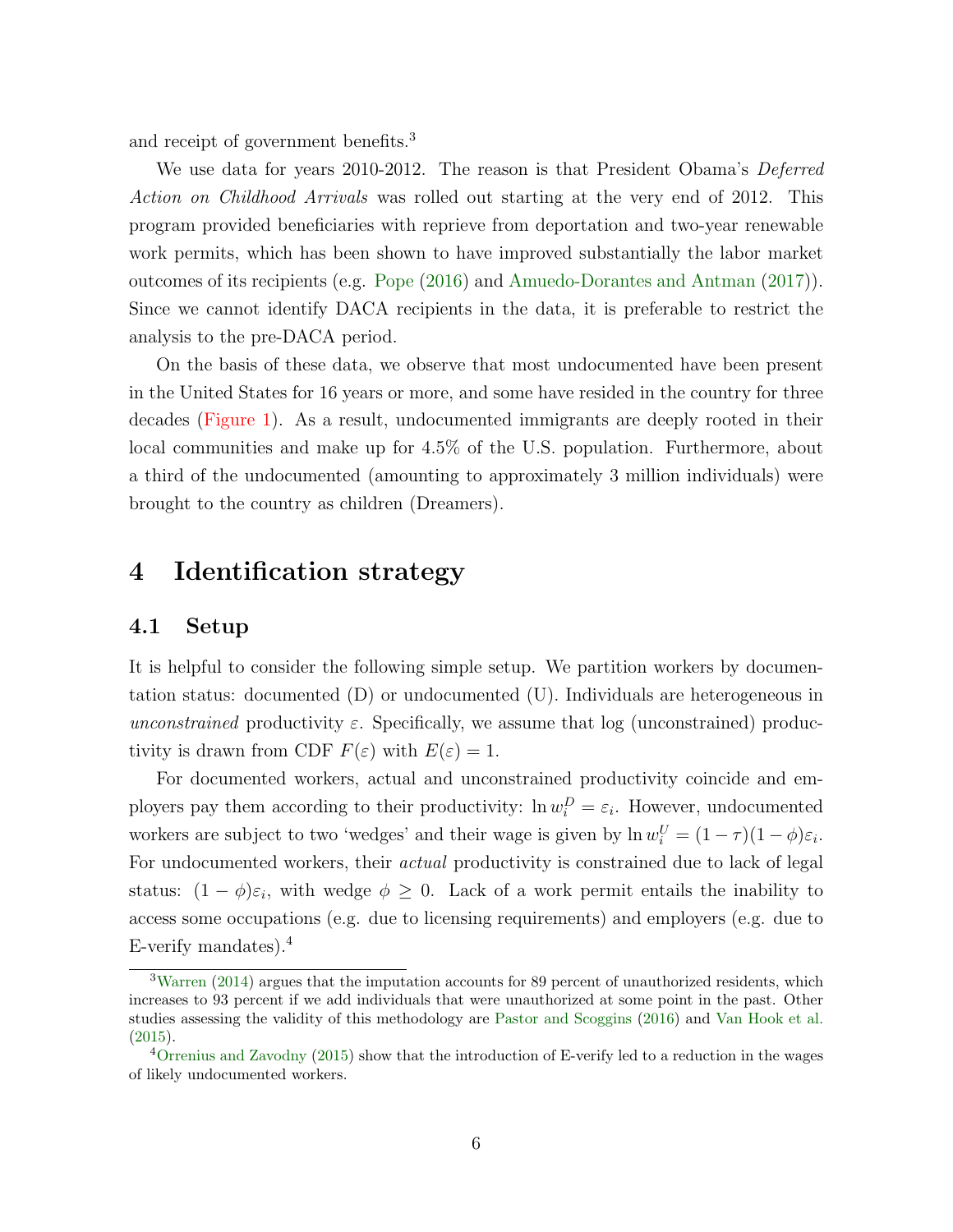In addition, undocumented workers may be exploited by their employers because lack of legal status reduces their bargaining power. Wedge  $\tau \geq 0$  measures the extent to which employers underpay undocumented workers. As a result, conditional on productivity, the documentation (undocumented-documented) log wage gap is given by

$$
\ln w_i^U - \ln w_i^D = (1 - \tau)(1 - \phi)\varepsilon_i - \varepsilon_i.
$$
\n(1)

For simplicity we will assume that the average unconstrained (and actual) productivity among documented employed equals the unconditional mean:  $E(\varepsilon_i|D) = 1$ . However, the mean unconstrained productivity for undocumented workers is allowed to be higher,  $E(\varepsilon_i|U) \geq 1$ , as one would expect in the presence of barriers to work.

Averaging across individuals in each group we obtain the average log wage gaps:

$$
E(\ln w_i|U) - E(\ln w_i|D) = (1 - \tau)(1 - \phi)E(\varepsilon_i|U) - E(\varepsilon_i|D)
$$
\n(2)

$$
= (1 - \tau)(1 - \phi)E(\varepsilon_i|U) - 1,\tag{3}
$$

where we used normalization  $E(\varepsilon_i|D) = 1$ . This expression makes clear that the above wage gaps are not enough to separately identify the exploitation wedge  $(\tau)$ , the productivity ( $\phi$ ) wedge, and the degree of sorting among undocumented workers  $(E(\varepsilon_i|U)).$ 

Furthermore, if we assumed that unconstrained productivity  $(\varepsilon_i)$  were uncorrelated with documentation status then the documentation log wage gap would simplify to  $(1 - \tau)(1 - \phi) - 1$ . However, as we discuss later, this assumption is not required in our identification strategy. This is important because undocumented workers are likely to experience larger barriers of entry into some occupations, which should be expected to induce positive selection (in terms of potential ability) into those occupations [\(Hsieh et](#page-24-0) [al.,](#page-24-0) [2013\)](#page-24-0).

#### 4.2 Identification

To make progress we will now impose some additional structure, relying on the interplay between occupation and education. Similar to [Hsieh et al.](#page-24-0) [\(2013\)](#page-24-0), we will assume that the productivity penalty suffered by undocumented workers stems from the inability to access their optimal occupations on the basis of their unconstrained productivity. As noted earlier, these occupational barriers may have a legal nature (e.g. licensing requirements that include legal status), or stem from the specific tasks inherent to an occupation. For instance, some occupations require face to face interaction with customers or government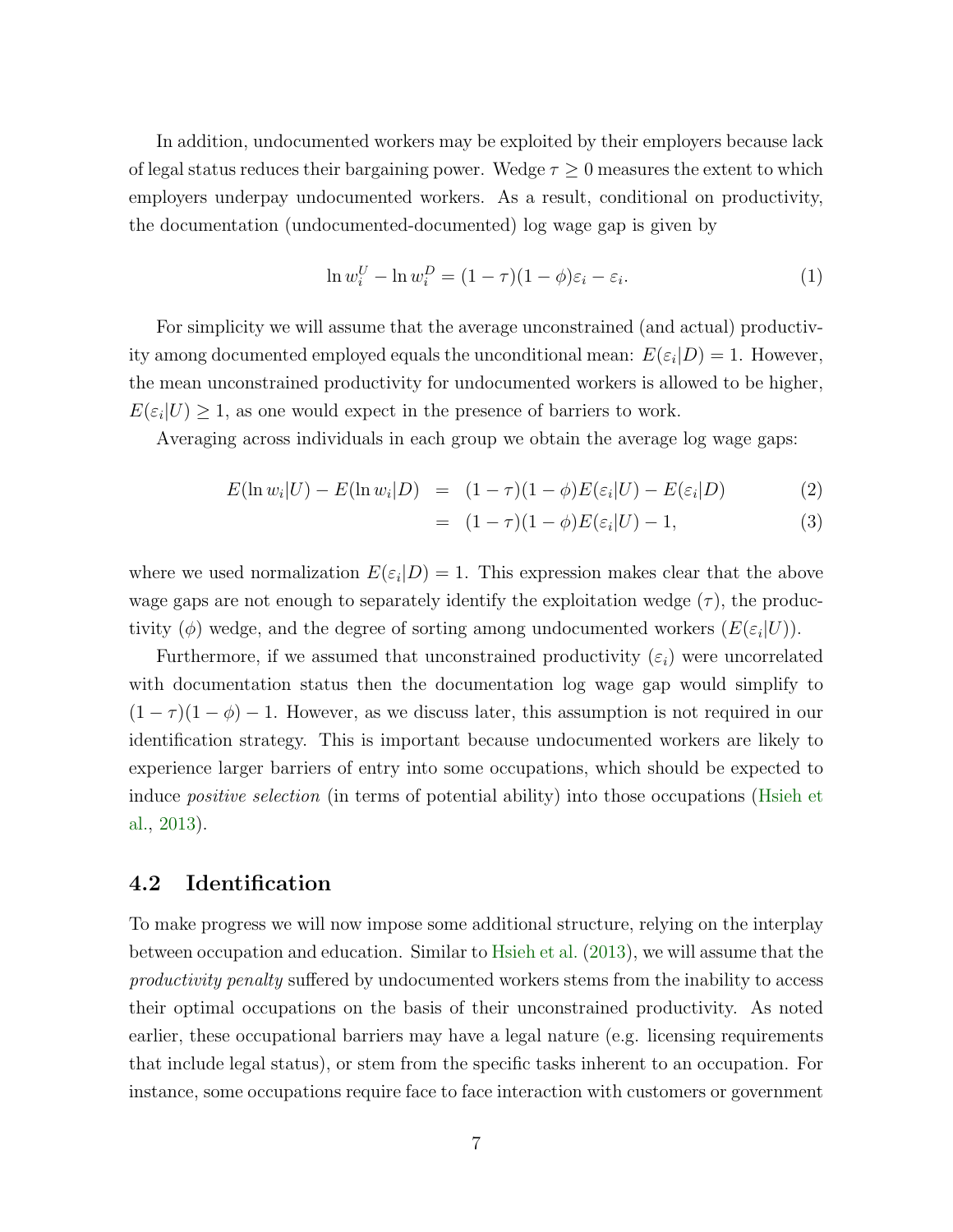officials, or extensive traveling, which may entail high risk of apprehension and could potentially lead to deportation proceedings.

Because of these barriers, some undocumented workers may end up employed in occupations for which they are *over-qualified*.<sup>5</sup> As we explain in detail later on, over-qualified individuals can be identified in the data as possessing higher educational attainment than is typical among documented workers in that same occupation. Similarly, we will define a worker to be exactly qualified if his or her educational attainment is the same as that of the typical documented individual employed in that occupation.

Our main identifying assumption is that undocumented workers that are exactly qualified may be subject to employer exploitation, but do not suffer a productivity penalty (i.e.  $\phi = 0$ ).<sup>6</sup> Thus the documentation wage gap for this subset of workers becomes:

$$
E(\ln w_{i,o} | U, Overq = 0) - E(\ln w_{i,o} | D, Overq = 0) = (1 - \tau)E(\varepsilon_i | U) - 1.
$$
 (4)

Importantly, the log wage gap for exactly qualified workers is observable in the data. Let us denote it by  $\gamma$ . Hence,

<span id="page-10-0"></span>
$$
\gamma = (1 - \tau)E(\varepsilon_i|U) - 1.
$$
\n(5)

Thus, we expect  $\gamma$  to be negative. However, it can take on positive value if there is a high degree of (positive) self-selection into employment among undocumented workers.

Consider now the documentation wage gaps for *over-qualified* workers:

$$
E(\ln w_{i,o} | U, Overq = 1) - E(\ln w_{i,o} | D, Overq = 1) = (1 - \phi)(1 - \tau)E(\varepsilon_i | U) - 1,
$$

where the last term follows from [Equation \(5\).](#page-10-0) On the basis of this expression, we expect the wage gap for over-qualified workers to be lower than for exactly qualified workers given that  $\phi \geq 0$ .

Clearly, the log wage gap for over-qualified workers is also observable in the data,

<sup>5</sup>Over-qualification among undocumented workers has been shown to be pervasive [\(Gleeson and](#page-24-4) [Gonzales](#page-24-4) [\(2012\)](#page-24-4)).

<sup>&</sup>lt;sup>6</sup>It is possible that, in reality, these individuals also see their productivity diminished on account of their lack of legal status (e.g. they cannot obtain a driver's license). If that is the case, our estimates for the undocumented productivity penalty will be too low.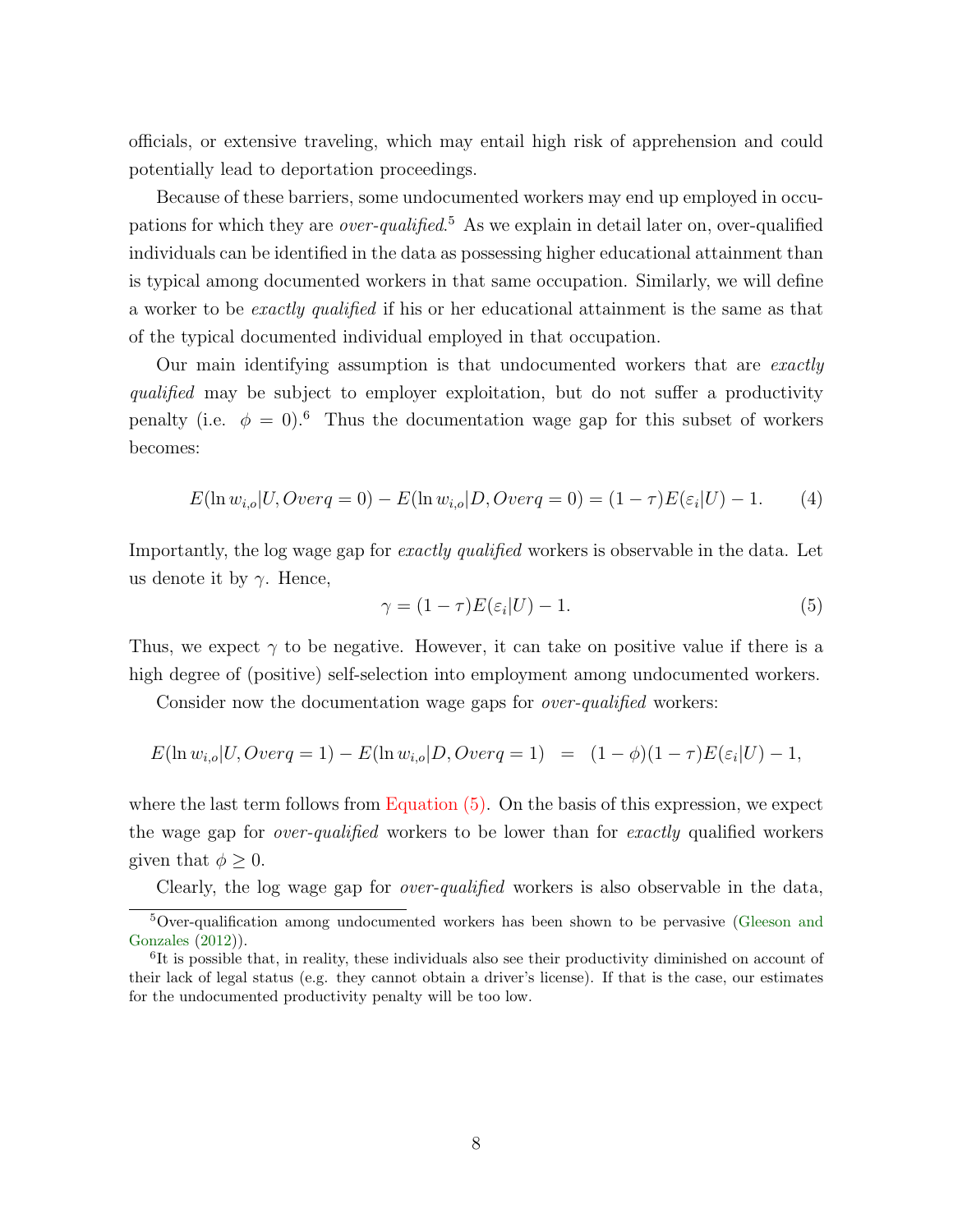which we will denote by  $(\gamma + \lambda)$ . Then

$$
\gamma + \lambda = (1 - \phi)(1 - \tau)E(\varepsilon_i|U) - 1 \tag{6}
$$

$$
= (1 - \phi)(1 + \gamma) - 1,\t(7)
$$

which can be simplified to

<span id="page-11-0"></span>
$$
\phi = -\frac{\lambda}{1 + \gamma}.\tag{8}
$$

In sum, if we can rule out selection into undocumented status, so that  $E(\varepsilon_i|U) =$  $E(\varepsilon_i|D) = 1$ , [Equation \(5\)](#page-10-0) allows us to identify the exploitation wedge  $\tau = -\gamma$  on the basis of the wage gap for exactly qualified individuals. However, this assumption is not required to identify the productivity wedge. As seen in [Equation \(8\),](#page-11-0) the wage gaps for exactly qualified and over-qualified individuals are sufficient to identify productivity wage  $\phi$ <sup>7</sup>

#### 4.3 Algorithm

Our analysis will be restricted to adult full-time employees. The estimation of the exploitation and productivity wedges will be carried out in 4 steps:

- 1. For each occupation  $o = 1, ..., O$ , determine educational requirement  $m_o$ , defined as the typical educational attainment  $(e_{i,o})$  of documented workers employed in the occupation.
- 2. For each occupation, partition workers (denoted by  $i$ ) between exactly qualified  $(e_{i,o} = m_o)$  and overqualified  $(e_{i,o} > m_o)$ .
- 3. Estimate (conditional) log wage gaps for the sample of exactly qualified undocumented workers ( $\gamma$ ). A convolution of the exploitation wedge and the degree of sorting in ability among undocumented workers is given by [Equation \(5\).](#page-10-0)
- 4. Estimate (conditional) log wage gaps for over-qualified undocumented workers  $(\gamma + \lambda).$
- 5. Back out the productivity wedge using [Equation \(8\).](#page-11-0)

<sup>&</sup>lt;sup>7</sup>Recall that  $\lambda$  is the difference between the wage gaps for exactly and over-qualified individuals.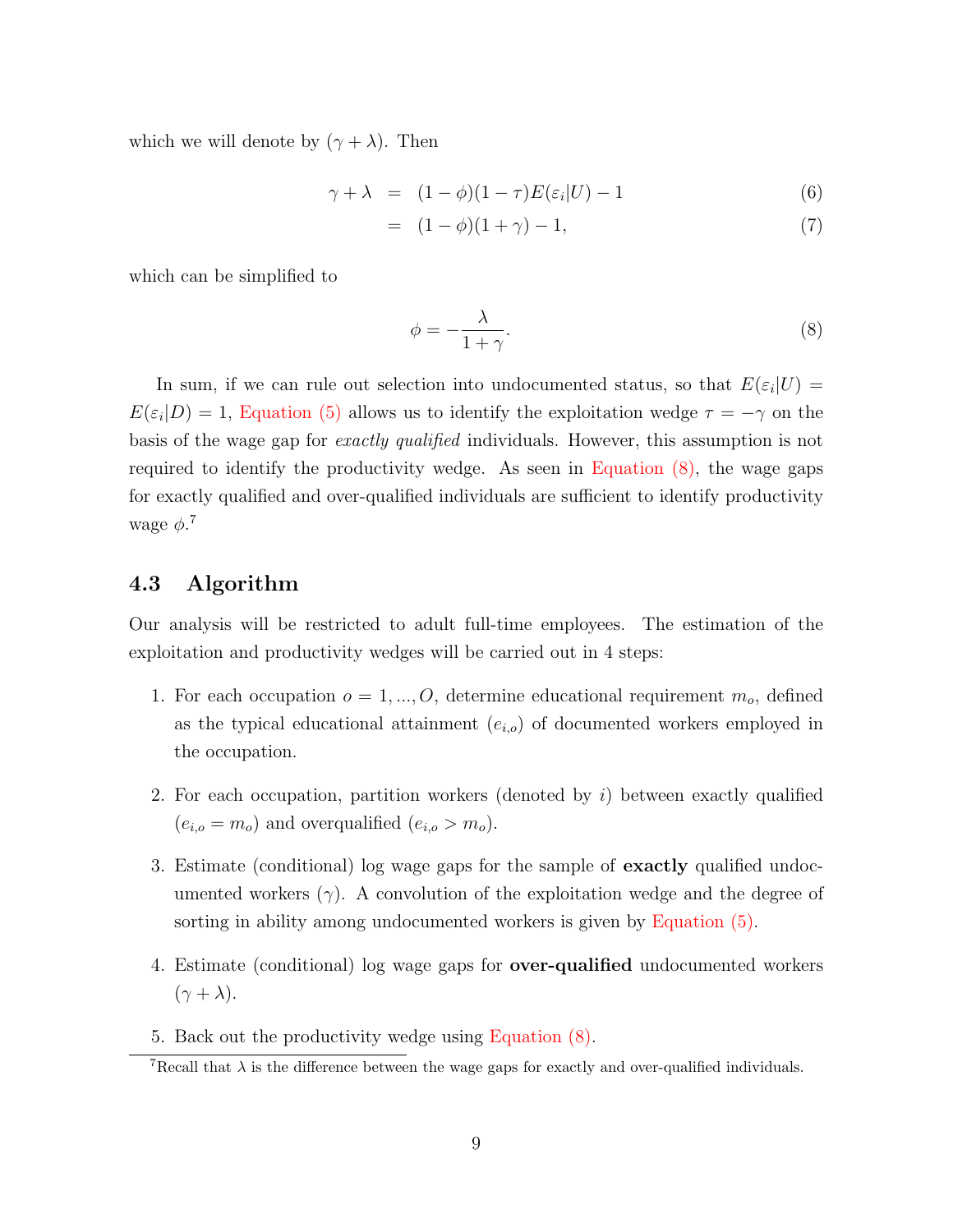#### 4.4 Econometric specification

To implement the previous method we need to generalize slightly our setup to allow for observable characteristics and occupation-specific wages. Specifically, we consider the log wage of individual i employed in occupation  $\sigma$  as given by

<span id="page-12-1"></span>
$$
\ln w_{i,o} = \alpha_o + \beta X_i + \gamma Undoc_i + Overq_i(\delta + \lambda Undoc_i) + u_{i,o},
$$
\n(9)

where  $X_i$  includes indicator variables for gender, age groups, education groups, state of residence and year, along with other proxies for individual productivity, such as English fluency or having arrived in the country before age 10. Clearly, these characteristics are important determinants of individual productivity. The reason we want to control for them is that providing legal status to an undocumented worker will not affect these measures of skill, at least in the short run. Our focus is on the productivity penalty that could disappear rapidly when an undocumented worker obtains a legal work permit.

On the basis of this specification, the mean conditional documented-undocumented log wage gap for *exactly* qualified workers is estimated by parameter  $\gamma$ . Similarly, the corresponding term for *over-qualified workers* will be given by  $\gamma + \lambda$ . Under the usual mean-independence assumptions, consistent estimates of the parameters in [Equation \(9\)](#page-12-1) can be estimated by OLS.

### <span id="page-12-0"></span>5 Summary statistics

We restrict the analysis to adult full-time employed individuals. As shown in Appendix [Table 8,](#page-33-0) there are slightly over 5 million undocumented workers, accounting for about 5 percent of full-time employment. In addition, about 1 in 4 undocumented arrived in the United States at age 17 or younger, and are often referred to as Dreamers.

We define educational requirements for each occupation. The ACS data provide 10 categories for the educational attainment of individual respondents. The lowest level is for individuals with completed education up to 4th grade, followed by individuals that completed up to 8th grade. The top two educational categories are a 4-year college degree, and having completed 5 or more years of college (including graduate studies). We code these educational categories numerically and compute the median attainment among documented workers in each 4-digit occupational category. The occupations with the highest educational requirements (5 or more years of college) include Dentists, Medical scientists, Teachers and Optometrists, among many others. The educational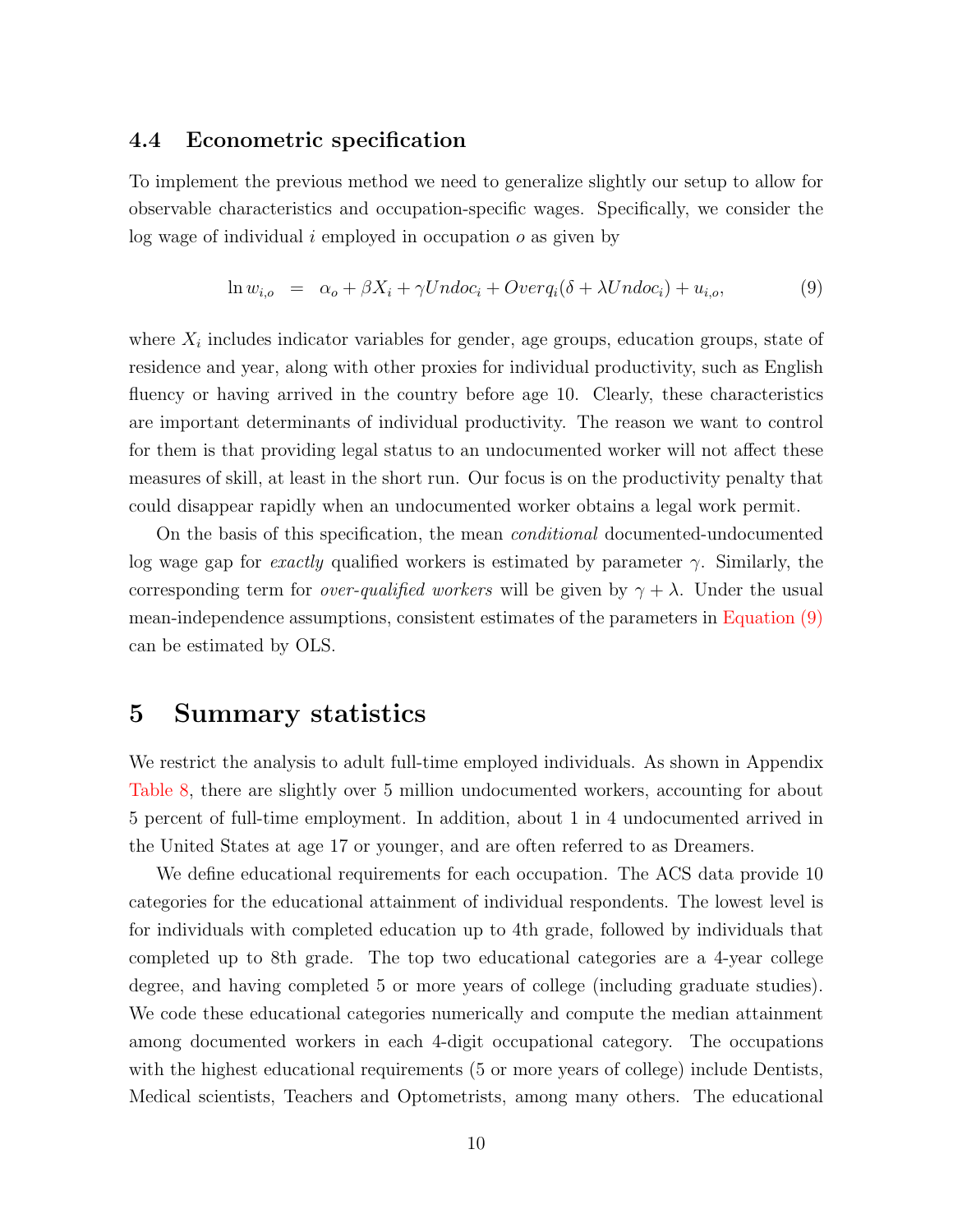attainment of the occupations with the lowest educational requirements is high school graduation (e.g. Housekeepers, Farmers or individuals employed as Painters, or in Construction and Maintenance).

[Table 1](#page-26-1) compares over-qualification rates by documentation status. In order to have comparable groups we restrict to full-time employed aged 28-37. As shown in column 1, 30% of documented workers are classified as over-qualified, compared to 18% of undocumented workers. This finding likely reflects that there is a larger share of highschool dropouts among undocumented workers, and high-school dropouts cannot be over-educated by construction given that the lowest educational requirement in the data is having completed high school. Accordingly, when we restrict to high-school graduates (aged 28-37) we now see that 48% of documented workers were over-qualified, compared to 75% among undocumented workers. Likewise, 45% of documented college-graduates were over-qualified, compared to 70% among undocumented with a college degree. Thus, roughly, over-qualification is about 50% higher among undocumented workers with at least a high-school degree, relative to documented ones. The last row reports the figures for Dreamers. Controlling for age and education, Dreamers also display larger over-qualification rates than documented workers, although slightly lower than for other undocumented. [Table 1](#page-26-1) also shows that high-school dropouts are never classified as over-qualified given that there are no occupations with an educational requirement below their own educational attainment. As a result, these workers do not contribute to the identification of the productivity wedge.

Focusing now on undocumented workers, it is interesting to examine which occupations exhibit the highest over-qualification rates. [Table 2](#page-27-0) reports the top 20 (4-digit) occupations in terms of employed undocumented workers, sorted by over-qualification rates. Among undocumented workers, over-qualification is most prevalent in the following occupations: software developers, nurses and home health aides, cashiers, waiters and salespersons, ranging between 25 and 63 percent.

Let us now present descriptive statistics for the variables we will use in estimation [\(Table 3\)](#page-28-0). Undocumented workers account for 3.5% of the sample. The mean log hourly wage is 6.8 and 26.9% of the workers are classified as over-qualified. In the sample, 6.6% individuals did not graduate from high-school and 35.2% obtained a 4-year college degree. The variables described at the bottom summarize the degree of English fluency, the origin continent, and an indicator for having arrived in the country before the age of 10.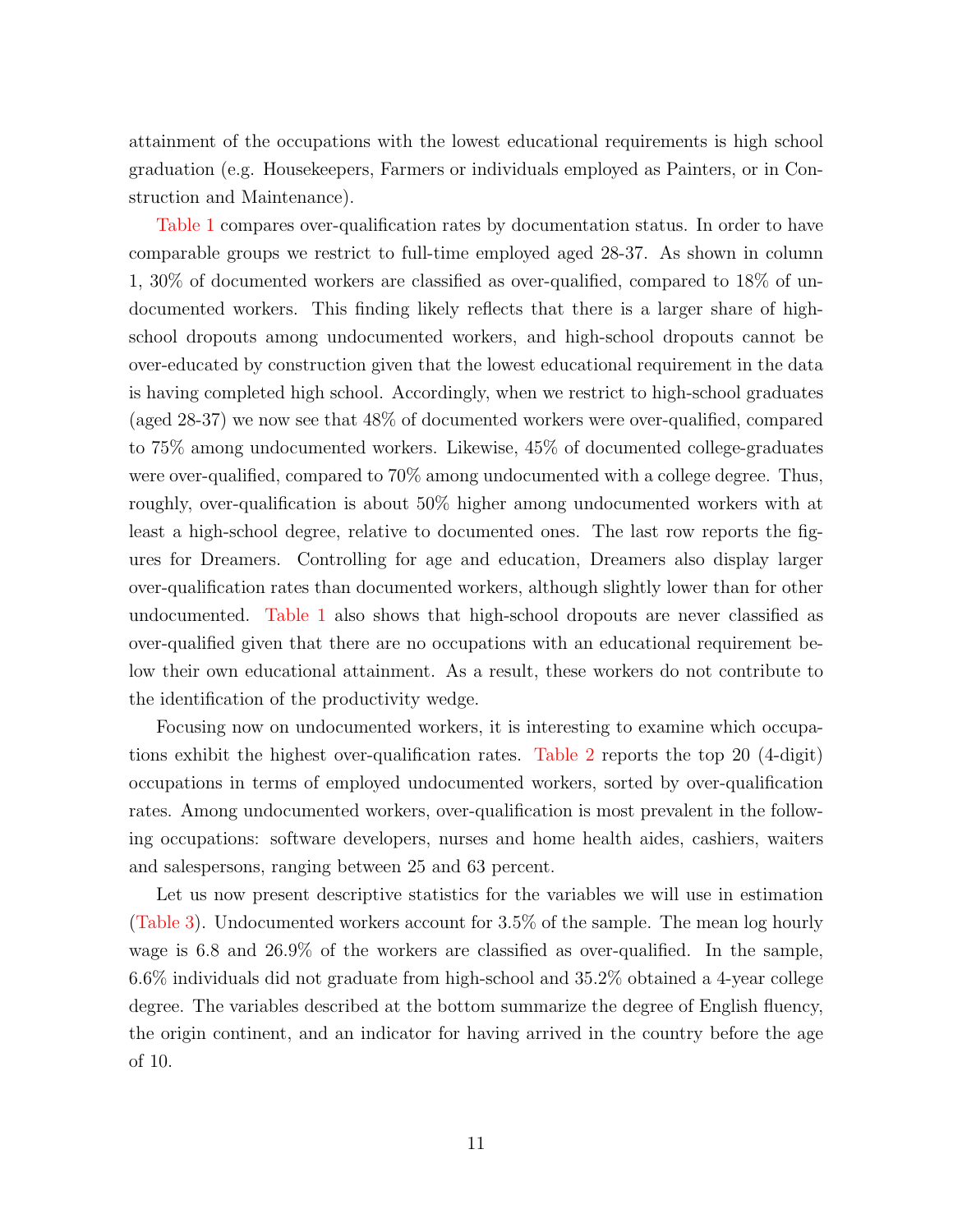## <span id="page-14-0"></span>6 Wage gaps and estimation of wedges

We now turn to the estimation of [Equation \(9\).](#page-12-1) We will estimate documentation wage gaps both for the whole undocumented population, as well as for Dreamers. Prior to implementing our identification strategy, we will also report estimated documentedundocumented wage gaps that do not use information on occupations, which is useful in order to compare our estimates to the previous literature.

#### 6.1 Undocumented workers

We begin by estimating documentation wage gaps for the whole undocumented population. The results are collected in [Table 4](#page-29-0) (top panel). Column 1 shows that the unconditional hourly wages of undocumented workers are 54 log points lower than the wages of documented workers. Controlling for age, gender and state of residence in column 2 has practically no effect on the size of the wage gap, though naturally the  $R^2$ increases substantially. Controlling for education (column 3) reduces the wage gap to 25 log points.

In order to map these conditional wage gaps into productivity gaps, it is important to recognize that there may be important differences in skills, other than education, between natives and immigrants. Labor economists have long recognized [\(Chiswick](#page-23-8) [\(1991\)](#page-23-8), [Chiswick et al.](#page-23-9) [\(2005\)](#page-23-9)) that immigrants with an imperfect command of English or lack of other local skills will suffer a wage loss until they acquire those skills. The richness of the ACS allows us to build accurate controls to mitigate this problem. Specifically, we next add controls for continent of origin dummies, an indicator for English fluency (taking a value of one for native speakers and for individuals with high fluency), and an indicator for having arrived in the country before the age of 10 (as in [Bleakley and Chin](#page-23-10) [\(2010\)](#page-23-10)). Adding these controls reduces the wage gap to 8 log points.

Before turning to the identification of the wedges, it is interesting to quantify the within-occupation conditional wage gaps. Column 5 adds 4-digit occupation dummies to the specification estimated in the previous column. The wage gap now falls to just 3 log points, which suggest that occupational barriers are important determinants of documentation wage gaps.

Finally, let us turn to our main goal: the identification of the roles played by employer exploitation and diminished productivity as factors accounting for the wage gap between documented and undocumented workers with similar levels of unconstrained productivity. Column 6 in [Table 4](#page-29-0) estimates the full specification in Equation  $(9)$ , in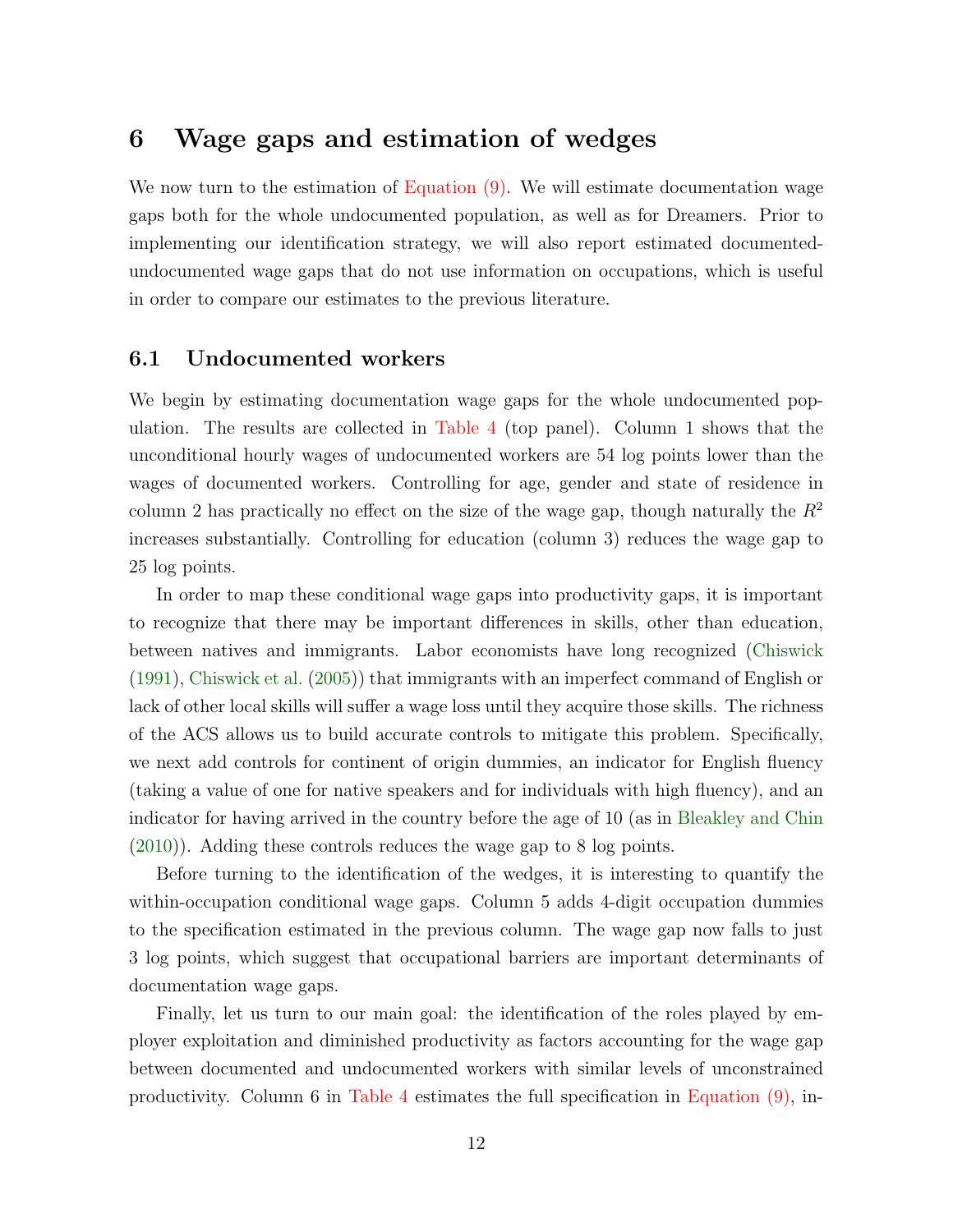cluding occupation dummies. The estimates show that there is no evidence of a wage gap for exactly qualified workers. Instead, over-qualified undocumented workers experience a 12 log-point wage gap vis-a-vis over-qualified documented workers with the same observable skills and employed in the same occupation. Hence, the small within-occupation wage gap in column 5 masks very different labor market experiences for workers that managed to obtain employment commensurate with their skills and those that did not.

Let us now try to back out the wedges implied by these estimates. On the basis of the estimated coefficients in column 6 and by virtue of [Equation \(8\),](#page-11-0) the productivity wedge is estimated to be

$$
\hat{\phi} = -\frac{\lambda}{1+\gamma} = \frac{0.12}{0.99} = 0.12.
$$

Hence, the productivity wedge is substantial, introducing a roughly 12% wage gap between observationally similar documented and undocumented workers. This suggests an important role for occupational barriers in accounting for conditional wage gaps between documented and undocumented workers. These barriers entail an aggregate welfare loss due to the unproductive use of the human capital of undocumented workers.

In turn, [Equation \(5\)](#page-10-0) and the estimated wage gap for exactly qualified workers, implies that the exploitation wedge is given by

$$
\hat{\tau} = 1 - \frac{1+\gamma}{E(\varepsilon_i|U)} = 1 - \frac{0.99}{E(\varepsilon_i|U)}.
$$

If we assume that the average unconstrained productivity of undocumented workers is the same as for documented ones, this expression implies a small exploitation wedge  $(\hat{\tau} = 0.01)$ . However, exact identification of this wedge requires (unavailable) information on the average unconstrained productivity of undocumented workers (relative to documented ones in the same occupation).

#### 6.2 Dreamers

Let us now turn to the wage gaps experienced by Dreamers. As shown in the bottom panel of [Table 4,](#page-29-0) Dreamers experience an even larger 64 log-point unconditional wage gap, vis-a-vis the rest of full-time employed workers (column 1). However, a substantial part of the gap is due to demographics. The wage gap falls to 41 log points when we account for age, gender and state of residence (column 2). Accounting for educational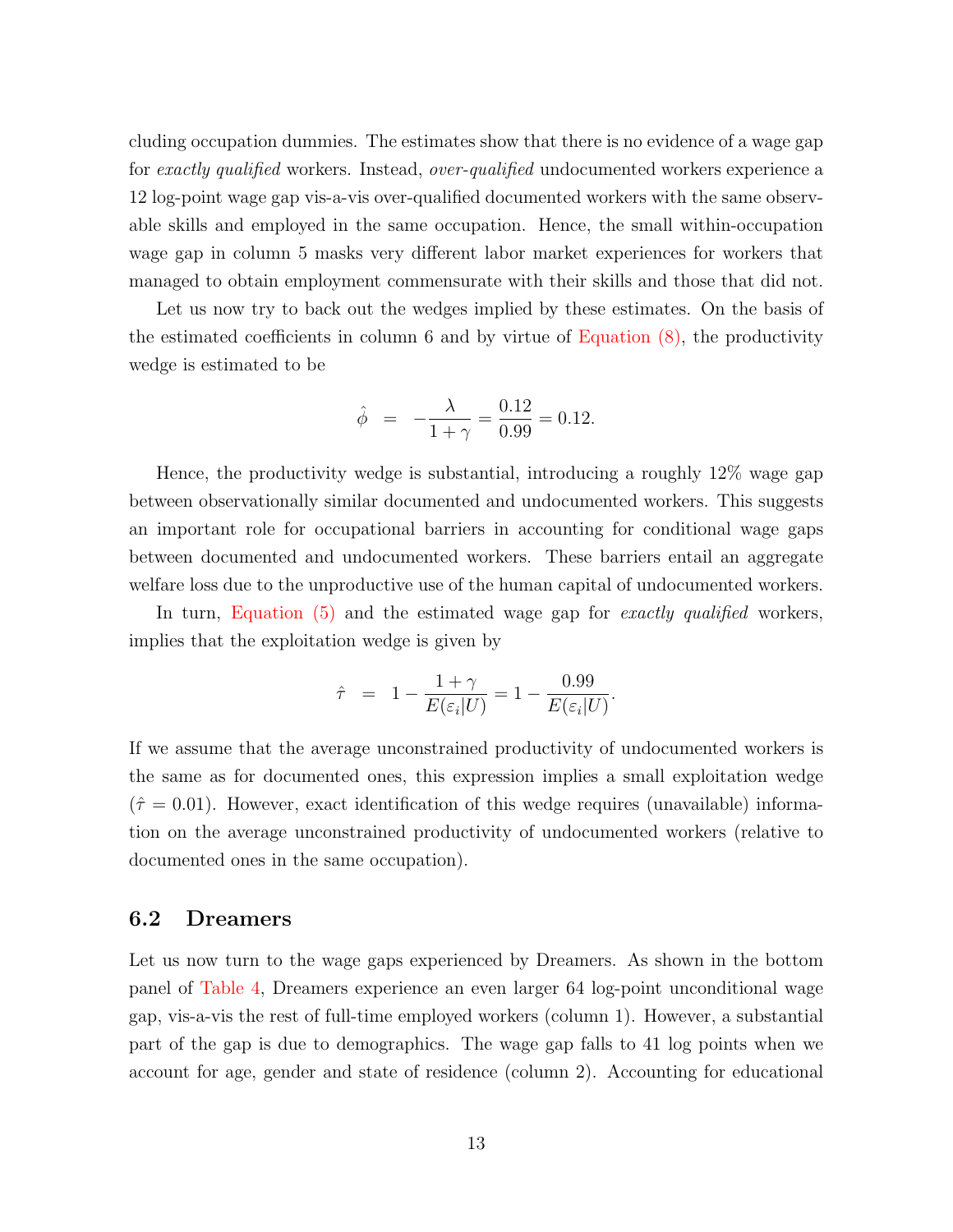differences further reduces the wage gap to 7 log points (column 3).

As before, it is important to control for English fluency and other proxies for local skills. Dreamers are undocumented individuals who arrived in the country as children. However, their command of English and cultural assimilation to their local communities are likely to vary as a function of age at arrival. Dreamers that arrived at an early age and went to school in the United States are likely to be indistinguishable from US-born individuals growing up in the same communities, while this is probably not the case for Dreamers who arrived as teenagers. Column 4 includes the controls for English fluency, continent of origin and age at arrival. Conditional on these controls, Dreamers now earn 7 log points more than comparable documented workers. As shown in column 5, this reversed wage gap is also found within occupations.

Let us now distinguish between *exactly qualified* and *over-qualified* workers. As can be seen in column 6, among *exactly qualified* workers, Dreamers earn approximately 8 percent more than non-Dreamers. However, when restricting to over-qualified workers, we find that Dreamers earn 5 log points less than non-Dreamers (0.08-0.13).

Next, we turn to the identification of the exploitation and productivity wedges for Dreamers. As before, we can estimate the productivity wedge by

$$
\hat{\phi} = -\frac{\lambda}{1+\gamma} = \frac{0.13}{1.08} = 0.12,
$$

which essentially coincides with the estimate based on the whole undocumented population. In turn, the exploitation wedge is given by

$$
\hat{\tau} = 1 - \frac{1+\gamma}{E(\varepsilon_i|U)} = 1 - \frac{1.08}{E(\varepsilon_i|U)}.
$$

Given the reversed wage gap for exactly qualified workers and the non-negativity constraint on the exploitation tax  $(\tau \geq 0)$ , the expression above implies that the unobservable unconstrained productivity of Dreamers (U) is higher on average than that of non-Dreamers employed in the same occupation:  $E(\varepsilon_i|U) > E(\varepsilon_i|D) = 1$ . This finding is in line with the predictions of the generalized Roy model in [Hsieh et al.](#page-24-0) [\(2013\)](#page-24-0): occupational barriers induce positive sorting in ability (unconstrained productivity) among minority workers subject to those barriers.<sup>8</sup>

Clearly, in the absence of information on the average unconstrained productivity

<sup>8</sup>This finding of positive selection is also reminiscent of the finding that undocumented students have higher academic achievement than comparable documented students in some large public universities [\(Conger and Chellman](#page-23-11) [\(2013\)](#page-23-11) and [Hsin and Reed](#page-24-14) [\(2018\)](#page-24-14)).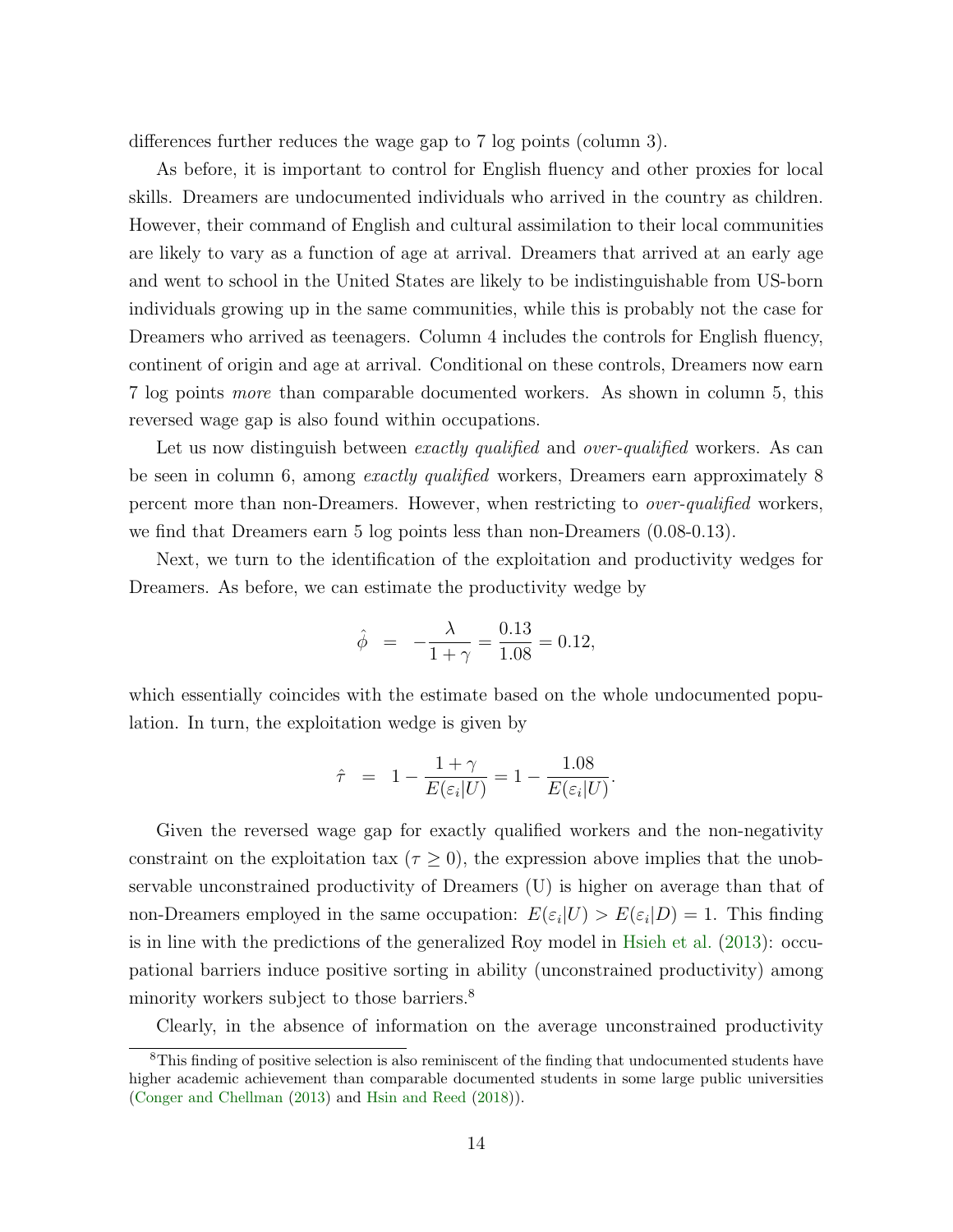of undocumented workers, relative to documented ones, it is not possible to identify the exploitation wedge. However, our estimates suggest that it is unlikely to be large. For instance, if we assume that the mean unconstrained productivity for undocumented workers is at most 10% higher than for documented workers  $(E(\varepsilon_i|U) \leq 1.1)$ , the upper bound for the exploitation wedge would be 0.02  $(2\%)$ .

In conclusion, while there's some uncertainty regarding the size of the exploitation wedge for undocumented workers, it is likely to be small. Furthermore, the productivity wedge affecting undocumented workers is estimated to be large, approximately 12%. These results strongly suggest that there exist large occupational barriers that prevent undocumented workers from accessing higher-paying occupations on account of their lack of legal status, leading to underutilization of their human capital.

#### 6.3 Robustness

The analysis so far has ignored the fact that some individuals are *under-qualified*, which is the case when a worker has lower educational attainment than is typical in his/her occupation  $(e_{io} < m_o)$ . This is rather prevalent. Among workers with a high school degree, the under-qualification rate is 24% among documented workers, 9% among undocumented ones, and 14% among Dreamers. In addition, all high-school dropouts are classified as under-qualified because the lowest educational requirement for any occupation turns out to be high school graduation.

Since the identification of the undocumented productivity penalty is essentially based on the documented-undocumented wage gap for over-qualified workers, under-qualified workers (including all high-school dropouts) do not play a direct role in the identification of this parameter. However, in the analysis above under-qualified workers were considered part of the *exactly qualified* group and, hence, contributed to the identification of the exploitation wedge. It is thus important to evaluate the sensitivity of our results to excluding this set of workers from the sample.

Accordingly, [Table 5](#page-30-0) presents estimates based on a sample that excludes underqualified workers. The sample size falls by 0.81 million observations, to 2.76 million. As seen in the top panel of the table, the raw wage gap for undocumented workers is 42 log points, substantially smaller than the 54 log points estimated earlier. However, controlling for demographics and educational attainment brings the conditional wage

<sup>9</sup>The analogous calculation for the case of all undocumented workers delivers an upper bound for the exploitation wedge of 0.10, which is not very informative.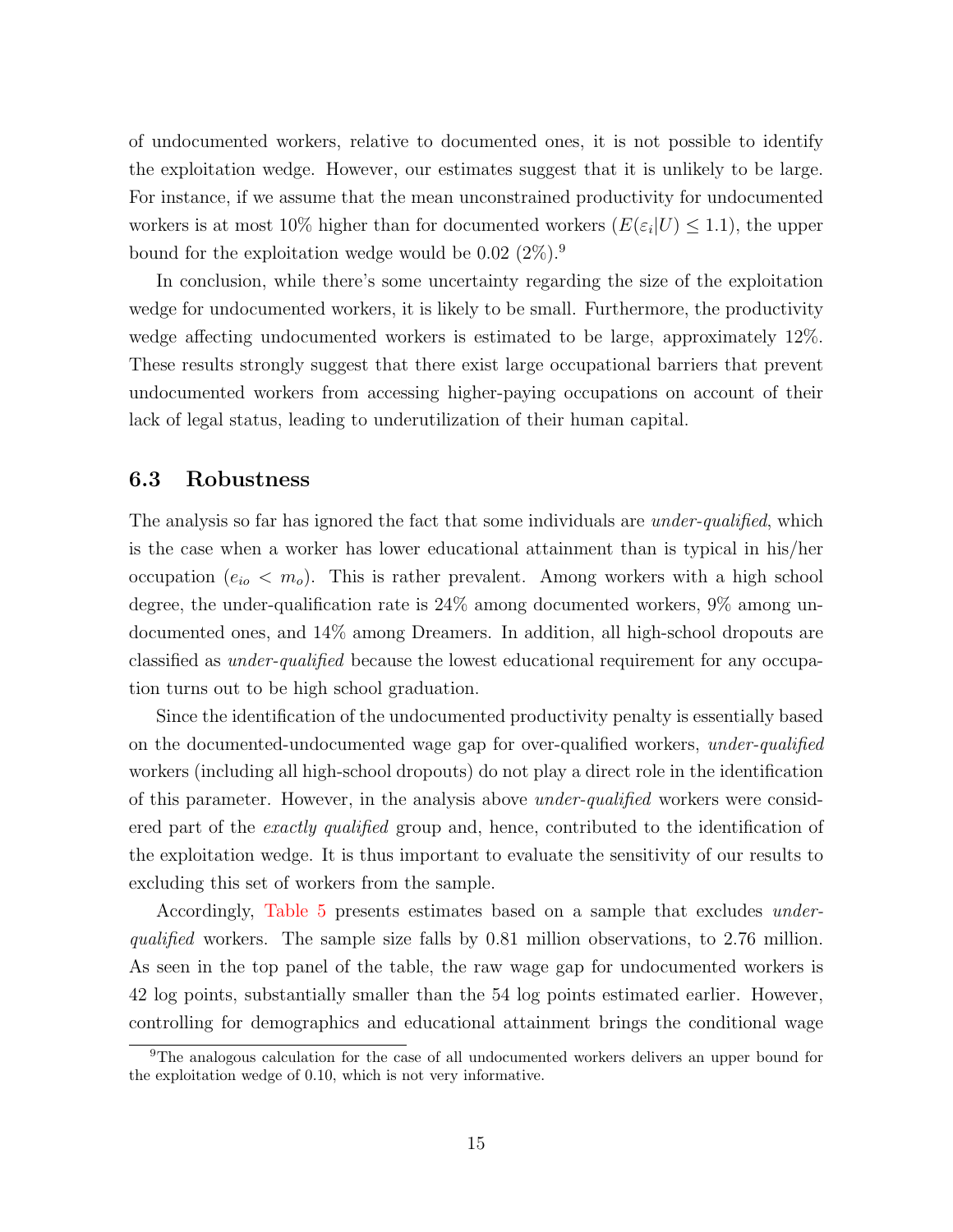gap to 27 log points (column 3), which is very similar to the 25 log points reported in [Table 4.](#page-29-0) If, in addition, we control for English fluency and arrival at an early age the wage gap falls to 10 log points, only 2 points higher than in the previous table. Using the estimates in column 6, we estimate the productivity wedge due to lack of legal status to be

$$
\hat{\phi} = -\frac{\lambda}{1+\gamma} = \frac{0.09}{0.98} = 0.09,
$$

which is only slightly lower than the 0.12 obtained using the full sample of workers.

In the case of Dreamers (bottom panel of the table), the raw wage gap is almost the same as before (68 versus 64 log points). However, the wage gap conditional on demographics and education is now much larger: 15 versus 7 log points (column 3). Once again, accounting for English fluency and arrival at an early age produces a *reversed* wage gap, with undocumented workers earning wages approximately 3% higher than documented ones. However, this gap is now about half of the size as before (approximately 7%). The estimated productivity wedge is almost the same as for all undocumented:  $\hat{\phi} = \frac{0.10}{1.05} = 0.10$ . Once again, only slightly lower than the 0.12 obtained using the full sample of workers. In conclusion, excluding seemingly *under-qualified* workers from the sample has little impact on the estimated productivity wedges, which only fall slightly.

## <span id="page-18-0"></span>7 Occupational barriers and lack of legal status

The previous results emphasize the existence of barriers of entry into certain occupations affecting undocumented individuals. The goal of this section is to investigate the nature of these barriers. Occupational barriers can be the result of licensing requirements, which often include legal residence. However, these barriers may also stem from the tasks involved in a given occupation. Some occupations require wide exposure to the public or extensive travel, which increases the risk of apprehension faced by undocumented workers.<sup>10</sup>

Building on the insight by [Hsieh et al.](#page-24-0) [\(2013\)](#page-24-0), we quantify the occupational frictions faced by undocumented workers by comparing their occupation shares to the shares of documented workers, which we assume are unconstrained in their choices.<sup>11</sup> The charac-

<sup>&</sup>lt;sup>10</sup>In addition, in some occupations requiring face-to-face interactions with customers, language and cultural factors may be crucial for the performance of the company.

<sup>&</sup>lt;sup>11</sup>The model by [Hsieh et al.](#page-24-0)  $(2013)$  implies that a correction is needed if the two groups differ in their occupational preferences. This correction requires controlling for occupational wage gaps. In the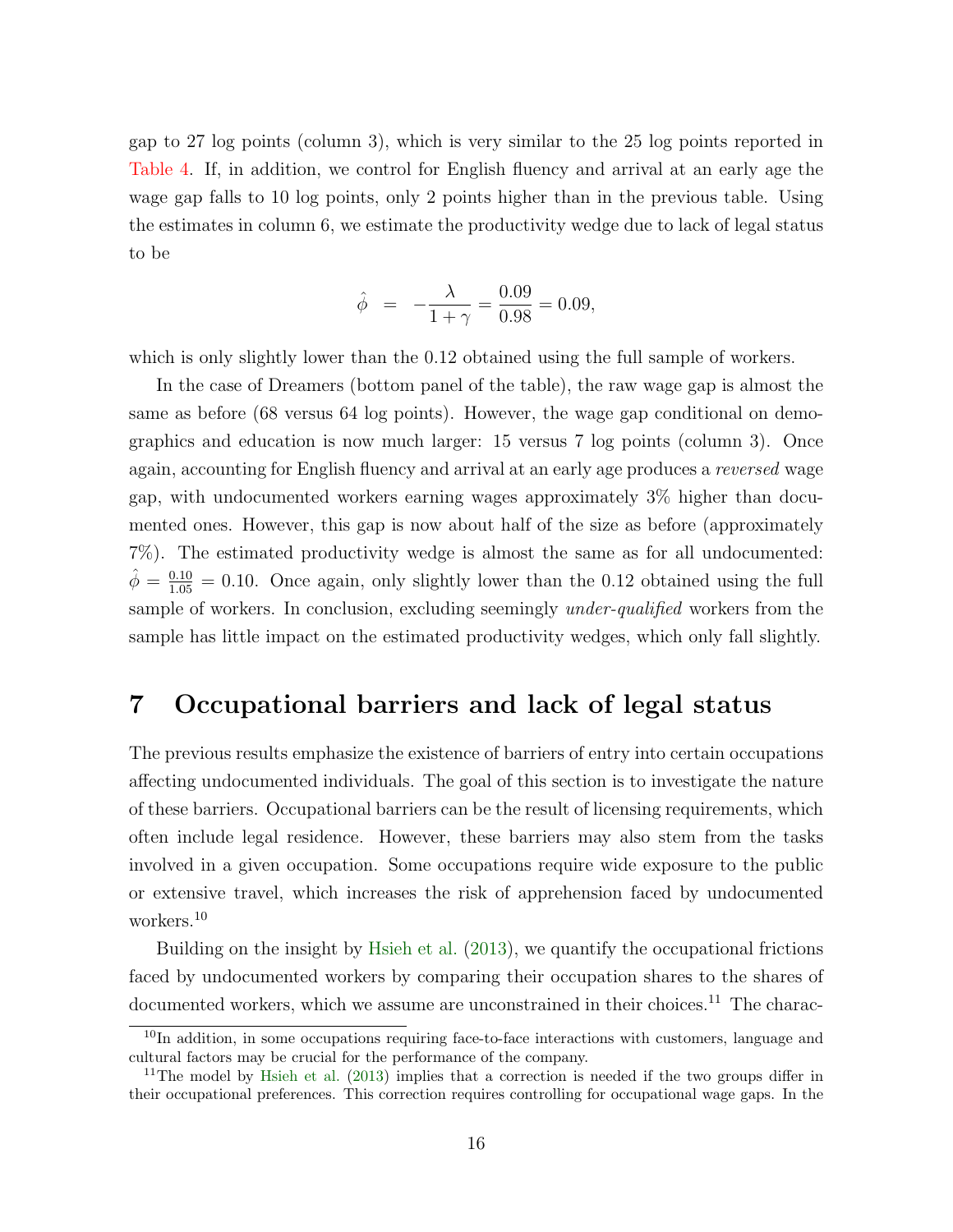teristics of the occupations exhibiting the largest barriers to the entry of undocumented workers will be informative regarding the nature of those barriers.

#### 7.1 Unconditional gaps in occupational shares

In our data, unconditional occupational shares can be computed easily as the proportion of individuals employed in each occupation relative to the total number of full-time employed individuals in the group. Accordingly, for each occupation  $o$  and group  $q =$ D, U, we compute  $p_o^g = \frac{Emp_o^g}{Emp_o^g}$ . Then the *unconditional* documented-undocumented gap in occupational shares is simply  $p_o^U - p_o^D$ , computed using the appropriate sampling weights.

The unconditional gaps referring to undocumented workers as a whole are presented in column 1 of [Table 6.](#page-31-0) The top panel lists the 10 occupations exhibiting the largest unconditional gaps, which are led by Teachers. The share of employment in this occupation among undocumented workers is 4 percentage points lower than for documented workers. Given that the share of documented workers employed as teachers (preschool, elementary and secondary grades) is only 4.4% (column 3), this means that practically no undocumented workers are employed in this occupation.<sup>12</sup> Similarly, while  $2.7\%$  of documented workers are employed in *Healthcare* occupations, the corresponding share is 2.6 percentage points lower for undocumented workers. In both cases (as well as for policemen, firefighters and security guards), the almost complete absence of undocumented workers in these occupations is due to licensing requirements, which include legal residence. Interestingly, among the occupations exhibiting the largest barriers to the entry of undocumented workers we also find occupations that do not require licensing, such as secretaries, sales personnel and managers. Most likely, the reason is that these occupations entail face-to-face interactions with customers or government officials, exposing undocumented workers to a high risk of apprehension.

It is also interesting to examine the occupations where undocumented workers are over-represented. As seen at the bottom panel of [Table 6,](#page-31-0) the largest gaps (favoring undocumented workers) are found in *Building and Grounds cleaning and maintenance* (8.8 percentage points), Cooks (7.6 pp.), Construction (7.1 pp.) and among Agricultural

remainder we assume that occupational preferences are the same for documented and undocumented workers with observationally similar skills.

<sup>&</sup>lt;sup>12</sup>The true occupational share for undocumented workers in teaching occupations is likely to be even closer to zero given that until 2014 licensing requirements for teachers in all U.S. states required legal residence. The small discrepancy may be due to imputation error in documentation status or to teachers on temporary visas.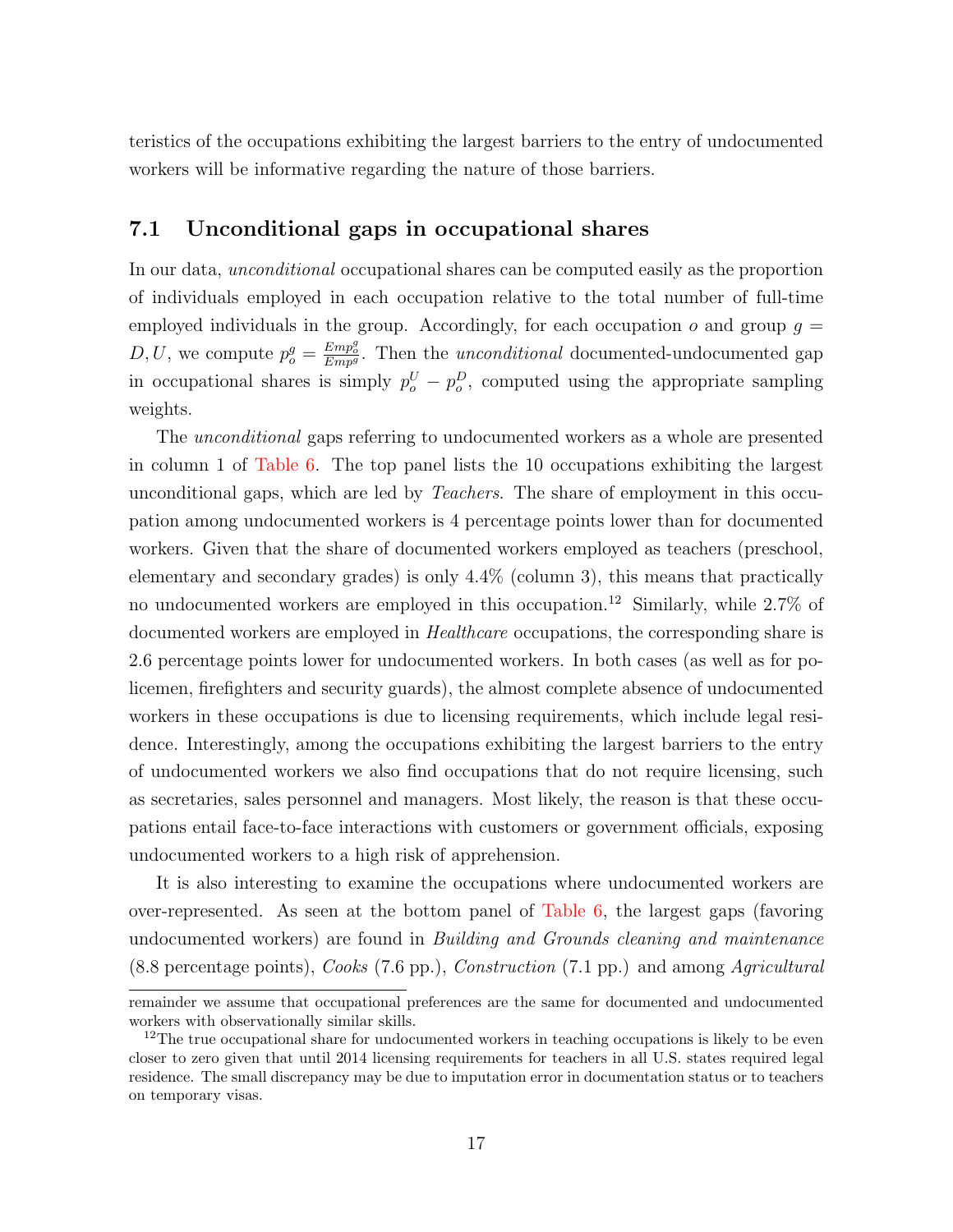workers (4.9 pp.). All of these occupations are characterized by taking place in rural areas or in enclosed areas with low risk of apprehension.

We have also conducted the analysis for the Dreamers sub-sample. As can be seen in [Table 7,](#page-32-0) the unconditional occupational shares for this group are very similar to those experienced by undocumented workers in general. For instance, the 3 occupations displaying the largest barriers to the employment of undocumented workers are the same as for all undocumented workers as a whole: Teachers, Healthcare practitioners and Managers. The occupational gaps (relative to documented workers) in these occupations are 4.2%, 2.7% and 2.5%, respectively, which are very similar to the figures presented in [Table 6.](#page-31-0)

#### 7.2 Conditional gaps in occupational shares

Clearly, the differences in age and educational attainment between documented and undocumented workers will also shape their occupations of employment. To account for observable skill differences and characterize conditional gaps in occupational shares, we estimate a series of occupation-specific binomial Probit models. Specifically, let  $d_{io}$  denote an indicator function taking a value of one if individual i is employed in occupation o, and zero otherwise. Then we postulate that

$$
Prob(d_{io} = 1 | X_i) = \Phi(\alpha_o + \beta_o Undoc_i + \gamma_o X_i), \qquad (10)
$$

where  $\Phi$  is the CDF of the standard normal distribution. A coefficient  $\beta_o < 0$  indicates that there exists a barrier to occupation  $o$  affecting the entry of undocumented workers. On the basis of the (maximum likelihood) estimates of the coefficients above, we compute conditional average effects of undocumented status on occupational shares:

$$
E^{U}(d_{io}|X_i) - E^{D}(d_{io}|X_i) = \frac{1}{N^{U}} \sum_{i \in U} \Phi(\hat{\alpha}_o + \hat{\beta}_o + \hat{\gamma}_o X_i) - \frac{1}{N^{D}} \sum_{i \in D} \Phi(\hat{\alpha}_o + \hat{\gamma}_o X_i),
$$

where  $E<sup>g</sup>$  indicates that the expectation integrates over the subset of individuals belonging to group  $g = D, U$ , and  $N<sup>g</sup>$  denotes the corresponding sample size. These documented-undocumented gaps in occupational shares provide information on the size of the barriers faced by undocumented workers in seeking employment in each (2-digit) occupation.

Estimated conditional occupational gaps are reported in column 2 of [Table 6.](#page-31-0) The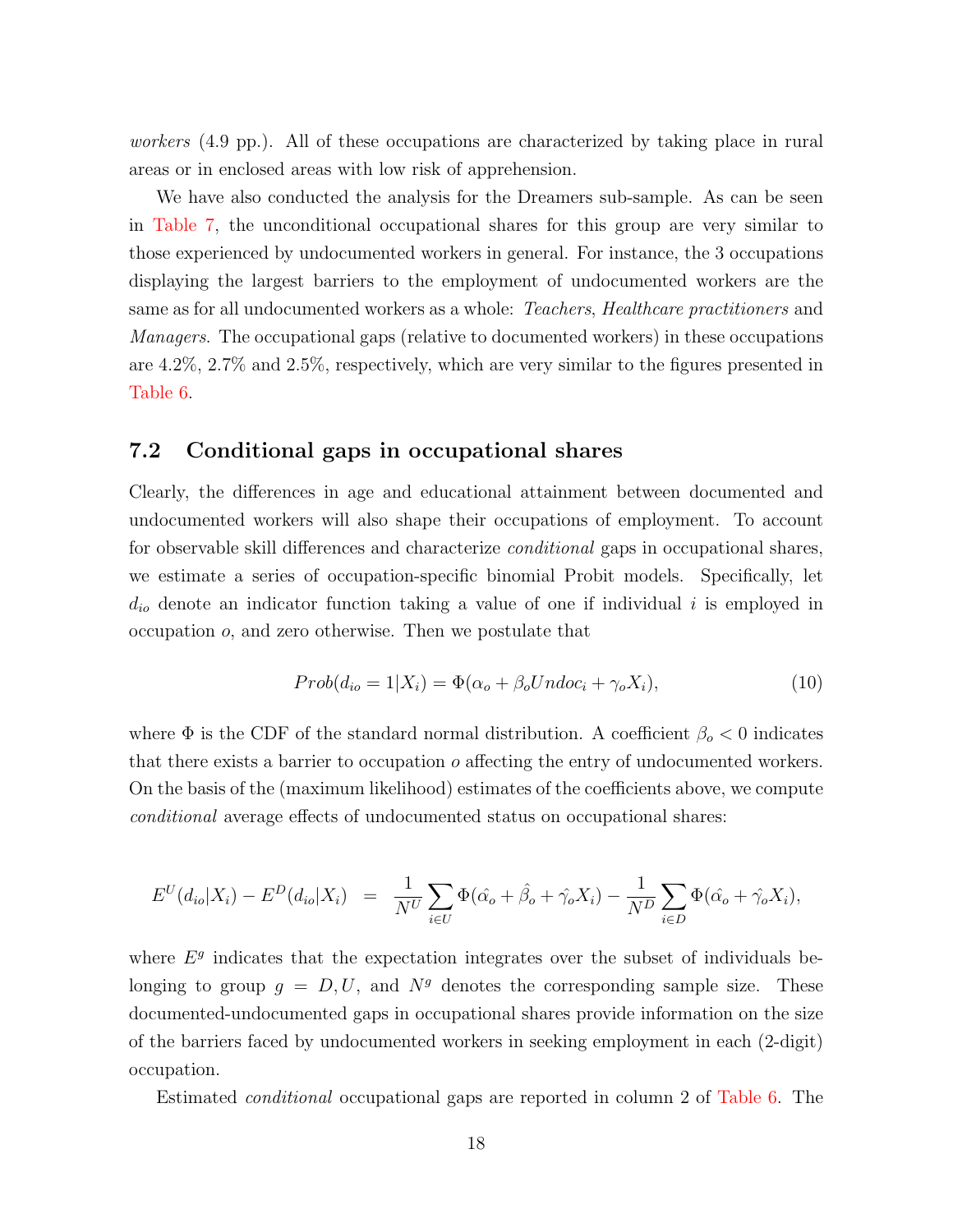occupations where undocumented status entails a larger reduction in the probability of employment (in that occupation) are: (38) Police, firefighters and security guards, (23) Teachers and (32) Healthcare practitioners. In the case of the first of these occupations, there are no undocumented workers in our sample. As a result, lack of legal status presents an insurmountable barrier to employment in this occupation. In the other two occupational groups, lack of legal status is estimated to reduce the probability of employment by about 20 percentage points. It is also interesting to examine the bottom of the panel, containing the occupations with the largest over-representation of undocumented workers, after conditioning on demographics and education. In this case, the ranking and size of the gaps is very similar to what we obtained in the unconditional analysis. Once again, the findings for the subset of Dreamers are very similar to those obtained for the whole undocumented population.

## <span id="page-21-0"></span>8 Conclusions

Our paper provides new estimates for the wage gaps between documented and undocumented workers. The unconditional wage gaps between the two groups of workers are very large, in excess of 50 log points. As one would expect, we find that these gaps shrink down considerably after accounting for differences in education and demographic characteristics, particularly in the case of Dreamers.

But our main contribution is the identification of the main factors generating the conditional wage gaps between documented and undocumented workers. Our results show that these gaps are mainly due to occupational barriers that depress the productivity of undocumented workers. We estimate that lack of legal status prevents undocumented workers from finding employment that matches their educational attainment, entailing a productivity loss of at least 10-13 percent. The overall productivity loss may be substantially higher if undocumented youth under-invest in human capital because of the anticipation of labor market barriers in occupations with high skill requirements, as suggested by [Kuka et al.](#page-24-11) [\(2018\)](#page-24-11), or lack of legal status reduces productivity through other channels, such as increases in stress and anxiety [\(Hainmueller et al.](#page-24-8) [\(2017\)](#page-24-8), [Patler and](#page-25-5) [Pirtle](#page-25-5) [\(2018\)](#page-25-5)).

In addition, our estimates suggest a small role for employer exploitation and uncover positive selection into employment among Dreamers, vis-a-vis similarly skilled documented workers. The model by [Hsieh et al.](#page-24-0) [\(2013\)](#page-24-0) provides a plausible interpretation for this finding. In the presence of group-specific occupational barriers, the average tal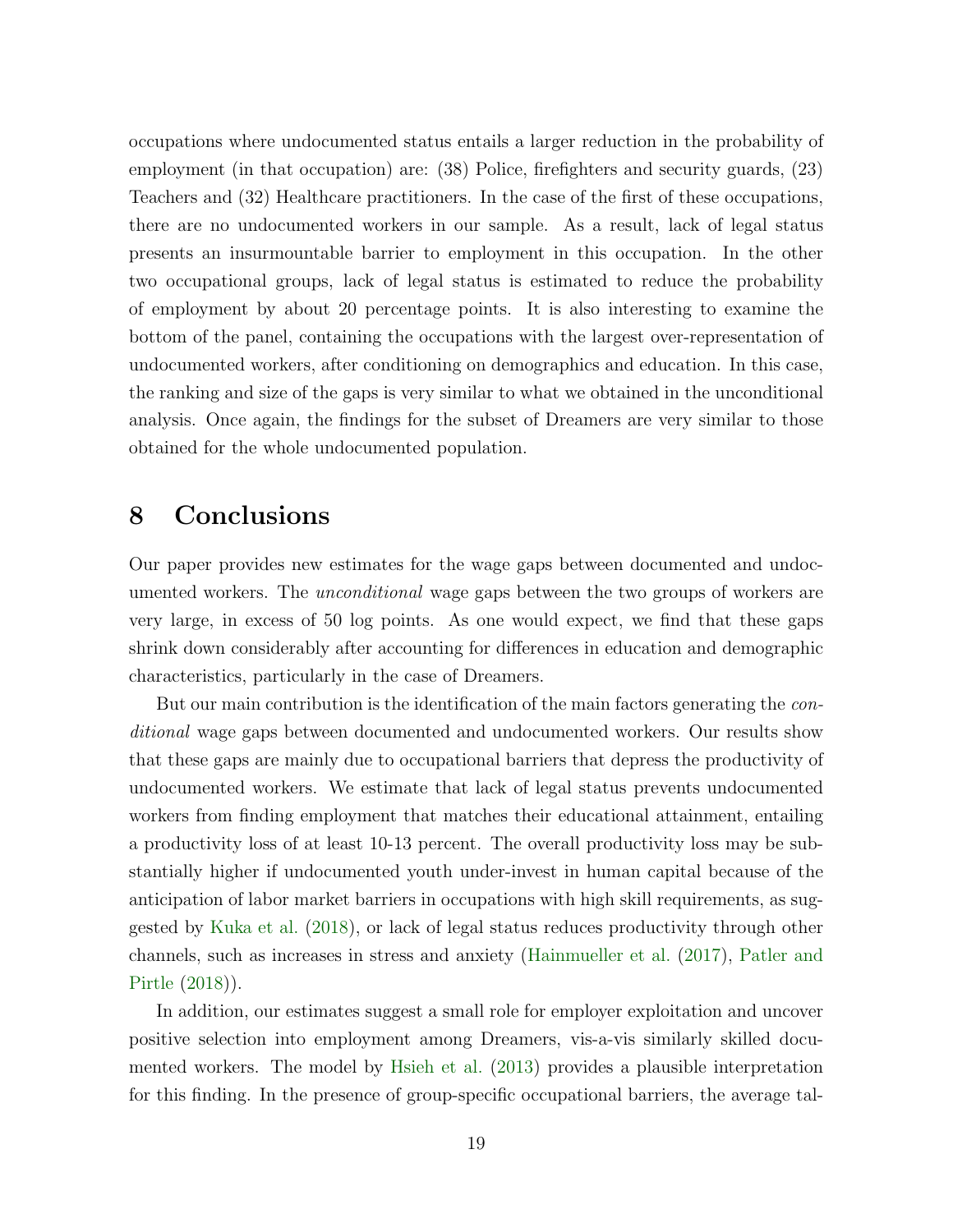ent among minority workers in those occupations is bound to be higher than for the average worker from groups not subject to those barriers.

Last, we quantify the occupational barriers faced by undocumented workers by comparing the distribution of occupations between documented and undocumented workers. We find that occupational barriers are often due to legal constraints tied to licensing requirements, as in the cases of police, teachers and healthcare practitioners. However, we also find large occupational barriers in occupations that entail face-to-face interaction with customers or government officials (such as sales personnel, secretaries and managers). Importantly, our period of analysis pre-dates the implementation of the DACA program in 2012, which offered eligible Dreamers temporary work permits and relief from deportation. Several authors have shown positive economic effects associated with DACA permits [\(Pope](#page-25-0) [\(2016\)](#page-25-0), [Amuedo-Dorantes and Antman](#page-23-1) [\(2017\)](#page-23-1), [Hsin and Or](#page-24-10)[tega](#page-24-10) [\(2016\)](#page-24-10) ), suggesting that the beneficiaries experienced an important reduction in occupational barriers.

In line with the findings in [Hsieh et al.](#page-24-0) [\(2013\)](#page-24-0), our results strongly suggest that occupational barriers associated with lack of legal status lead to misallocation of talent and negatively affect economic growth. In addition, occupational barriers entail a wasteful use of resources, particularly in the case of Dreamers, many of whom have attended public schools and may have also enjoyed in-state college tuition.<sup>13</sup> Thus, providing legal status to undocumented workers is likely to increase the productivity of these workers and lead to net economic gains.

<sup>&</sup>lt;sup>13</sup>Since 2014, several states (such as California and New York) have taken action against this waste of resources and have adopted changes in licensure requirements to allow DACA recipients access to these occupations [\(Calvo](#page-23-12) [\(2017\)](#page-23-12)).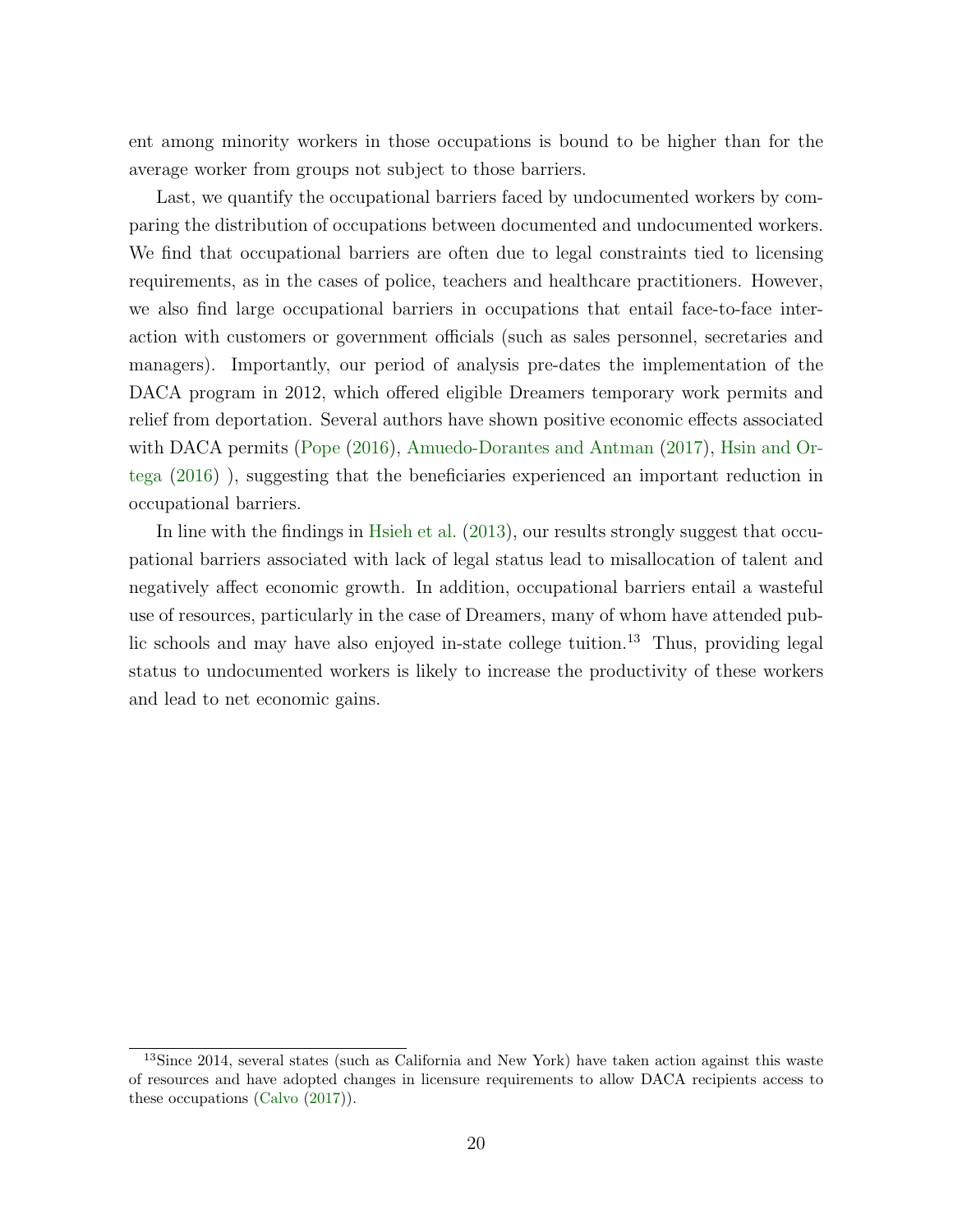## References

- <span id="page-23-0"></span>Abrego, Leisy J, "Legal consciousness of undocumented Latinos: Fear and stigma as barriers to claims-making for first-and 1.5-generation immigrants," Law  $\mathscr B$  Society Review, 2011, 45 (2), 337–370.
- <span id="page-23-1"></span>Amuedo-Dorantes, Catalina and Francisca Antman, "Schooling and labor market effects of temporary authorization: evidence from DACA," Journal of Population Economics, January 2017, 30 (1), 339–373.
- <span id="page-23-7"></span>Baker, Bryan C. and Nancy Rytina, "Estimates of the Unauthorized Immigrant Population Residing in the United States: January 2012," 2013. Washington, DC: Of ce of Immigration Statistics, Policy Directorate, US Department of Homeland Security. http://www.dhs.gov/sites/default/ les/publications/ois\_ill\_pe\_2012\_2.pdf.
- <span id="page-23-3"></span>Bertrand, Marianne, Sandra E. Black, Sissel Jensen, and Adriana Lleras-Muney, "Breaking the Glass Ceiling? The Effect of Board Quotas on Female Labor Market Outcomes in Norway," NBER Working Papers 20256, National Bureau of Economic Research, Inc June 2014.
- <span id="page-23-5"></span>Blair, Peter and Bobby Chung, "OccupationalLicensingReducesRacialandGenderWage-Gaps:EvidencefromtheSurveyofIncomeandProgramParticipation," Technical Report 2017.
- <span id="page-23-10"></span>Bleakley, Hoyt and Aimee Chin, "Age at Arrival, English Proficiency, and Social Assimilation among US Immigrants," American Economic Journal: Applied Economics, January 2010,  $2(1)$ , 165–192.
- <span id="page-23-2"></span>Brown, J. David, Julie L. Hotchkiss, and Myriam Quispe-Agnoli, "Does employing undocumented workers give firms a competitive advantage?," *Journal of Regional Sci*ence, 2013,  $53(1)$ , 158-170.
- <span id="page-23-12"></span>Calvo, Janet, "Professional Licensing and Teacher Certification for Non-Citizens: Federalism, Equal Protection And A States Socio-Economic Interests," Columbia Journal of Race and Law, 2017, 8 (1).
- <span id="page-23-6"></span>Center for Migration Studies, "Estimates of the Unauthorized Population," 2014. Dataset based on the augmented American Community Survey datafiles hosted by IPUMS (Integrated Public Use Microdata Series), 2010 to 2014.
- <span id="page-23-8"></span>Chiswick, Barry R, "Speaking, Reading, and Earnings among Low-Skilled Immigrants," Journal of Labor Economics, April 1991, 9 (2), 149–170.
- <span id="page-23-9"></span>Chiswick, Barry, Yew Lee, and Paul Miller, "Family matters: the role of the family in immigrants' destination language acquisition," Journal of Population Economics, November 2005, 18 (4), 631–647.
- <span id="page-23-4"></span>Cho, Esther Yoona, "Revisiting Ethnic Niches: A Comparative Analysis of the Labor Market Experiences of Asian and Latino Undocumented Young Adults," RSF, 2017.
- <span id="page-23-11"></span>Conger, Dylan and Colin C. Chellman, "Undocumented College Students in the United States: In-State Tuition Not Enough to Ensure Four-Year Degree Completion," Education Finance and Policy, July 2013,  $8(3)$ , 364–377.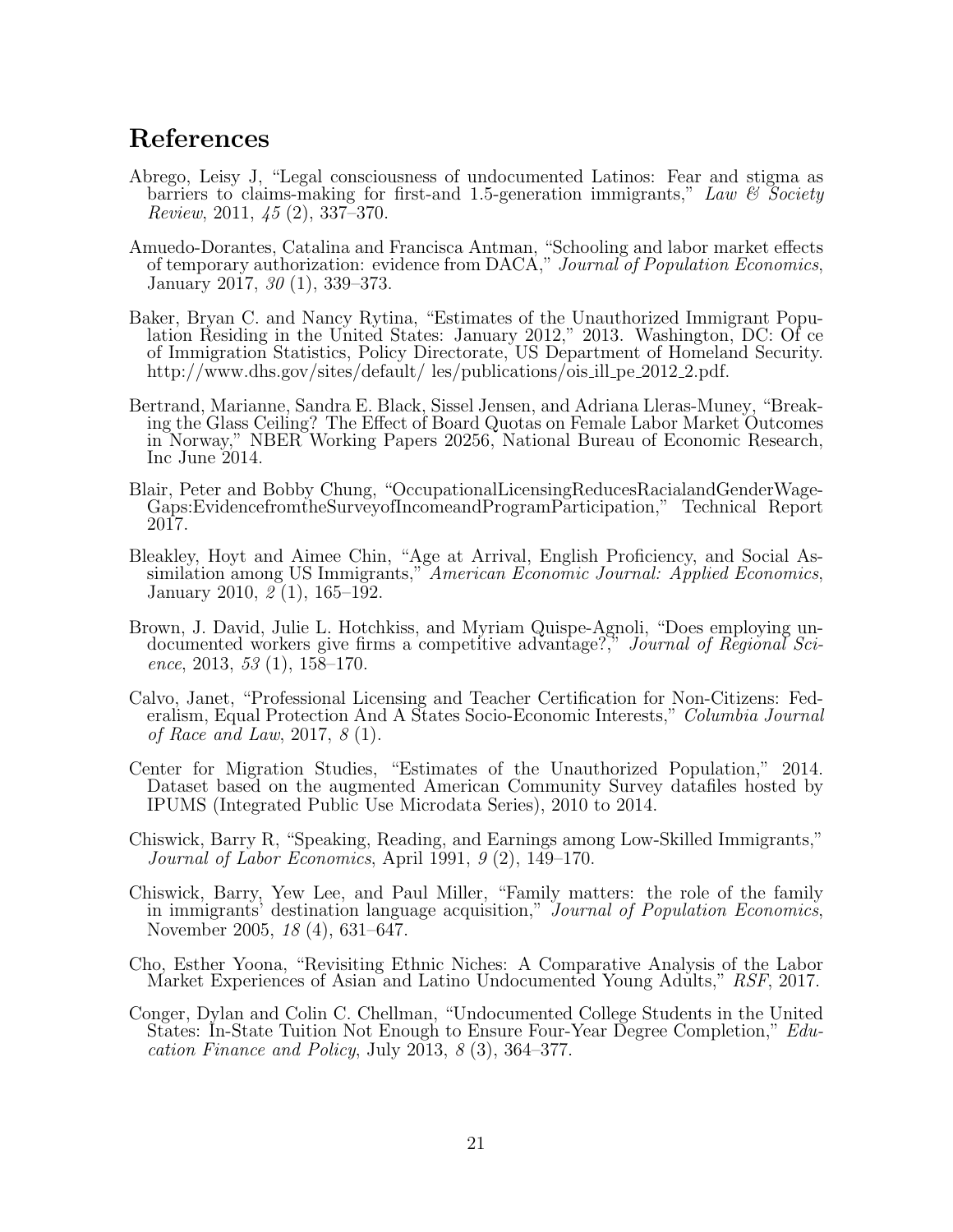- <span id="page-24-3"></span>Edwards, Ryan and Francesc Ortega, "The Economic Contribution of Unauthorized Workers: An Industry Analysis," Regional Science and Urban Economics, 2017, 67, 119–134.
- <span id="page-24-4"></span>Gleeson, Shannon and Roberto G. Gonzales, "When Do Papers Matter? An Institutional Analysis of Undocumented Life in the United States," *International Migration*, 2012,  $50(4)$ , 1-19.
- <span id="page-24-1"></span>Gonzales, Roberto G., "Learning to Be Illegal: Undocumented Youth and Shifting Legal Contexts in the Transition to Adulthood," American Sociological Review, 2011, 76 (4), 602–619.
- <span id="page-24-8"></span>Hainmueller, Jens, Duncan Lawrence, Linna Martén, Bernard Black, Lucila Figueroa, Michael Hotard, Tomás R Jiménez, Fernando Mendoza, Maria I Rodriguez, Jonas J Swartz et al., "Protecting unauthorized immigrant mothers improves their childrens mental health," Science, 2017, 357 (6355), 1041–1044.
- <span id="page-24-9"></span>Hall, Matthew and Emily Greenman, "The Occupational Cost of Being Illegal in the United States: Legal Status, Job Hazards, and Compensating Differentials," International Migration Review, 2015, 49 (2), 406–442.
- <span id="page-24-5"></span> $\ldots$ , and George Farkas, "Legal Status and Wage Disparities for Mexican Immigrants," Social Forces, 2010, 89 (2), 491–513.
- <span id="page-24-0"></span>Hsieh, Chang-Tai, Erik Hurst, Charles I. Jones, and Peter J. Klenow, "The Allocation of Talent and U.S. Economic Growth," NBER Working Papers 18693, National Bureau of Economic Research, Inc January 2013.
- <span id="page-24-10"></span>Hsin, Amy and Francesc Ortega, "The Effects of Deferred Action for Childhood Arrivals on the Educational Outcomes of Undocumented Students: Evidence from a Large Public University," Technical Report 2016.
- <span id="page-24-14"></span>and Holly Reed, "The Effect of Immigration Status on the Educational Outcomes of Undocumented College Students," Technical Report 2018.
- <span id="page-24-12"></span>Kleiner, Morris M. and Alan B. Krueger, "Analyzing the Extent and Influence of Occupational Licensing on the Labor Market," Journal of Labor Economics, 2013, 31 (S1), 173–202.
- <span id="page-24-13"></span>and Evgeny Vorotnikov, "Analyzing occupational licensing among the states," Journal of Regulatory Economics, October 2017, 52 (2), 132–158.
- <span id="page-24-2"></span>Kossoudji, Sherrie A., "Back to the Future: the Impact of Legalization Then and Now," Technical Report 2013.
- <span id="page-24-6"></span>and Deborah A. Cobb-Clark, "Coming out of the Shadows: Learning about Legal Status and Wages from the Legalized Population," Journal of Labor Economics, July 2002, 20 (3), 598–628.
- <span id="page-24-11"></span>Kuka, Elira, Na'ama Shenhav, and Kevin Shih, "Do Human Capital Decisions Respond to the Returns to Education? Evidence from DACA," NBER Working Papers 24315, National Bureau of Economic Research, Inc February 2018.
- <span id="page-24-7"></span>Lozano, Fernando A. and Todd A. Sorensen, "The Labor Market Value to Legal Status," IZA Discussion Papers 5492, Institute for the Study of Labor (IZA) February 2011.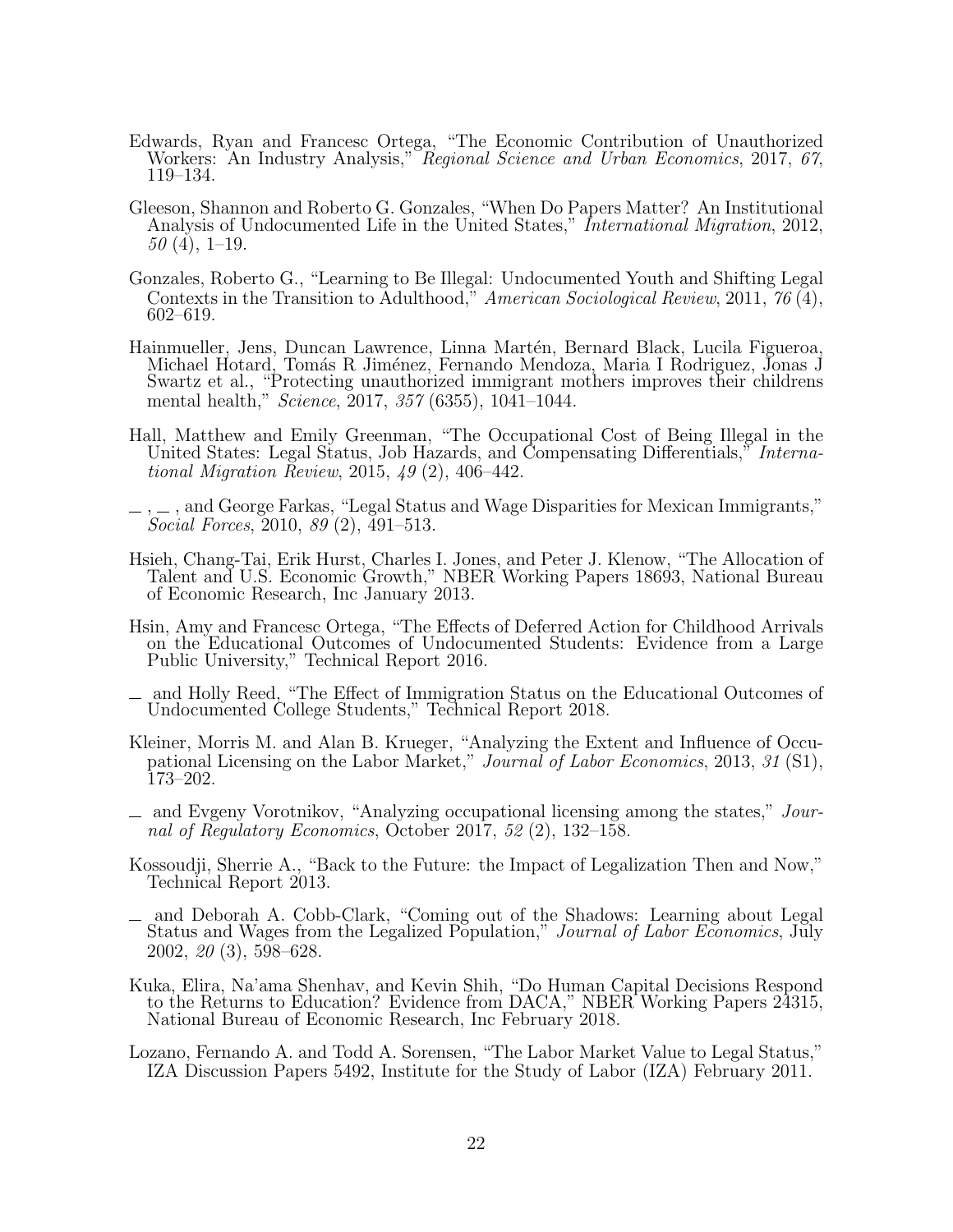- <span id="page-25-2"></span>Naidu, Suresh, Yaw Nyarko, and Shing-Yi Wang, "Monopsony Power in Migrant Labor Markets: Evidence from the United Arab Emirates," Journal of Political Economy, 2016, 124 (6), 1735–1792.
- <span id="page-25-4"></span>Orrenius, Pia M. and Madeline Zavodny, "The impact of E-Verify mandates on labor market outcomes," Southern Economic Journal, 2015, 81 (4), 947–959.
- <span id="page-25-1"></span>Ortega, Francesc, Ryan Edwards, and Amy Hsin, "The Economic Effects of Providing Legal Status to DREAMers," IZA Discussion Papers 11281, Institute for the Study of Labor (IZA) January 2018.
- <span id="page-25-9"></span>Passel, Jeffrey S. and D'Vera Cohn, "Share of Unauthorized Immigrant Workers in Production, Construction Jobs Falls Since 2007: In States, Hospitality, Manufacturing and Construction are Top Industries," March 26 2015. Washington, D.C.: Pew Research Center.
- <span id="page-25-7"></span>and Rebecca L. Clark, "Immigrants in New York: Their Legal Status, Incomes and Taxes," 1998. Washington, DC: Urban Institute.
- <span id="page-25-10"></span>Pastor, Manuel and Justin Scoggins, "Estimating the Eligible-to-Naturalize Population," March 8 2016. Center for the Study of Immigrant Integration.
- <span id="page-25-5"></span>Patler, Caitlin and Whitney Laster Pirtle, "From undocumented to lawfully present: Do changes to legal status impact psychological wellbeing among latino immigrant young adults?," Social Science Medicine, 2018, 199, 39 – 48. The role of Racism in Health Inequalities: Integrating Approaches from Across Disciplines.
- Peri, Giovanni and Chad Sparber, "Task Specialization, Immigration, and Wages," American Economic Journal: Applied Economics, July 2009, 1 (3), 135–169.
- <span id="page-25-0"></span>Pope, Nolan G., "The Effects of DACAmentation: The Impact of Deferred Action for Childhood Arrivals on Unauthorized Immigrants," Journal of Public Economics, 2016, 143 (C), 98–114.
- <span id="page-25-11"></span>Van Hook, Jennifer, James D. Bachmeier, Donna L. Coffman, and Ofer Harel, "Can We Spin Straw Into Gold? An Evaluation of Immigrant Legal Status Imputation Approaches," Demography, February 2015, 52 (1), 329–354.
- <span id="page-25-6"></span>Warren, Robert, "Democratizing Data about Unauthorized Residents in the United States: Estimates and Public-Use Data, 2010 to 2013," Journal on Migration and Human Security, December 2014, 2 (4), 305–328.
- <span id="page-25-8"></span>and John Robert Warren, "Unauthorized Immigration to the United States: Annual Estimates and Components of Change, by State, 1990 to 2010," International Migration Review, Summer 2013, 47 (2), 296–329.
- <span id="page-25-3"></span>Wong, Tom K., "New Study of DACA Beneficiaries Shows Positive Economic and Educational Outcomes," Technical Report 2016.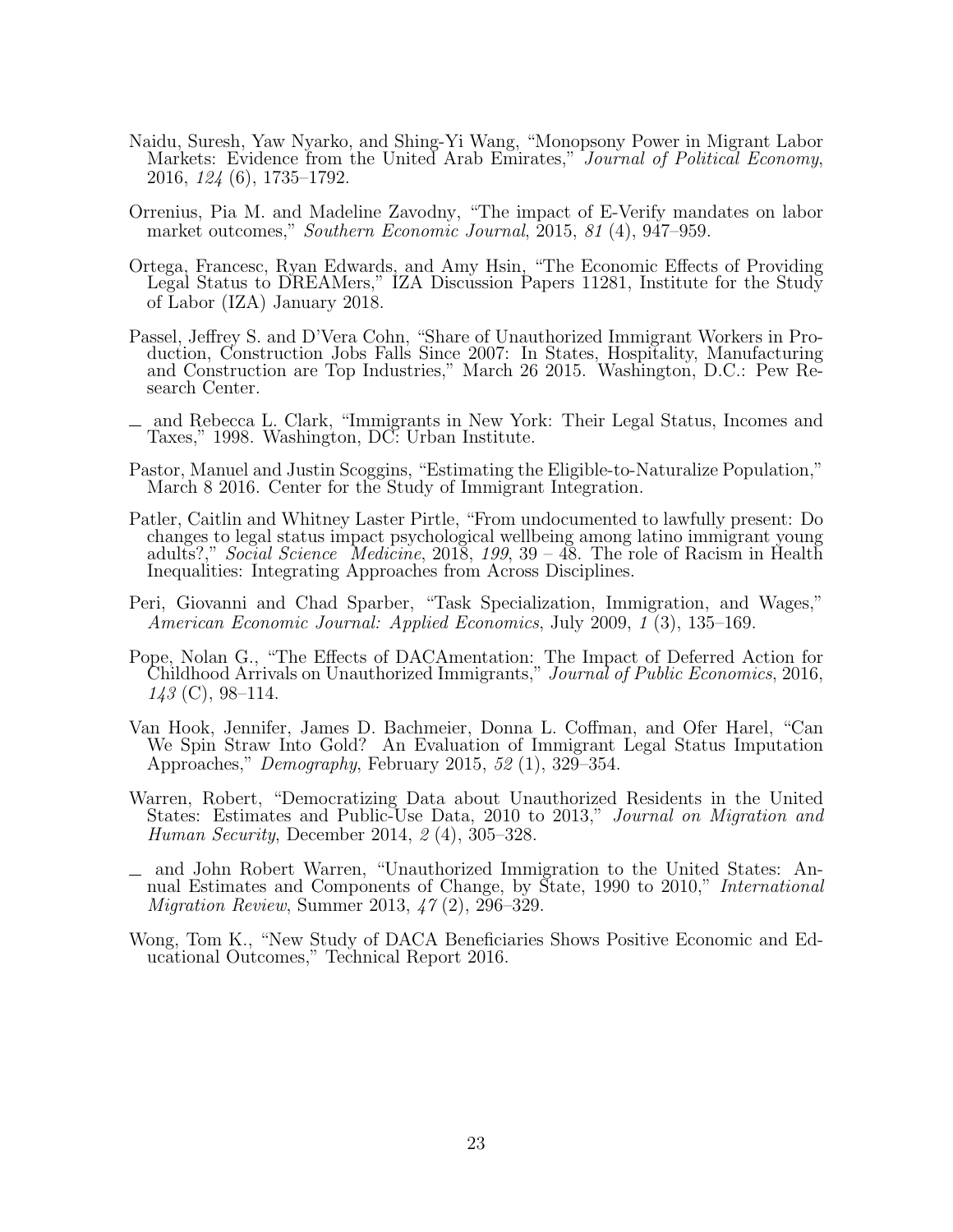<span id="page-26-0"></span>

<span id="page-26-1"></span>Table 1: Over-qualification rates for full-time employed by documentation status.

|                   | A 11  | HSD.       | HSG CoG |      |
|-------------------|-------|------------|---------|------|
| Documented        | 0.30  |            | 0.48    | 0.45 |
| Undocumented 0.18 |       | $^{\circ}$ | 0.75    | 0.70 |
| Dreamers          | 0. IO | $^{\circ}$ | 0.62    | በ 67 |

Notes: CMS-ACS 2010-2012. Full-time, employed individuals age 28-37. Dreamers defined as likely undocumented individuals arrived in the United States at age 17 or younger. High-school dropouts did not complete 12th grade (or obtained a GED). College graduates have at least 4 years of college. Survey weights used.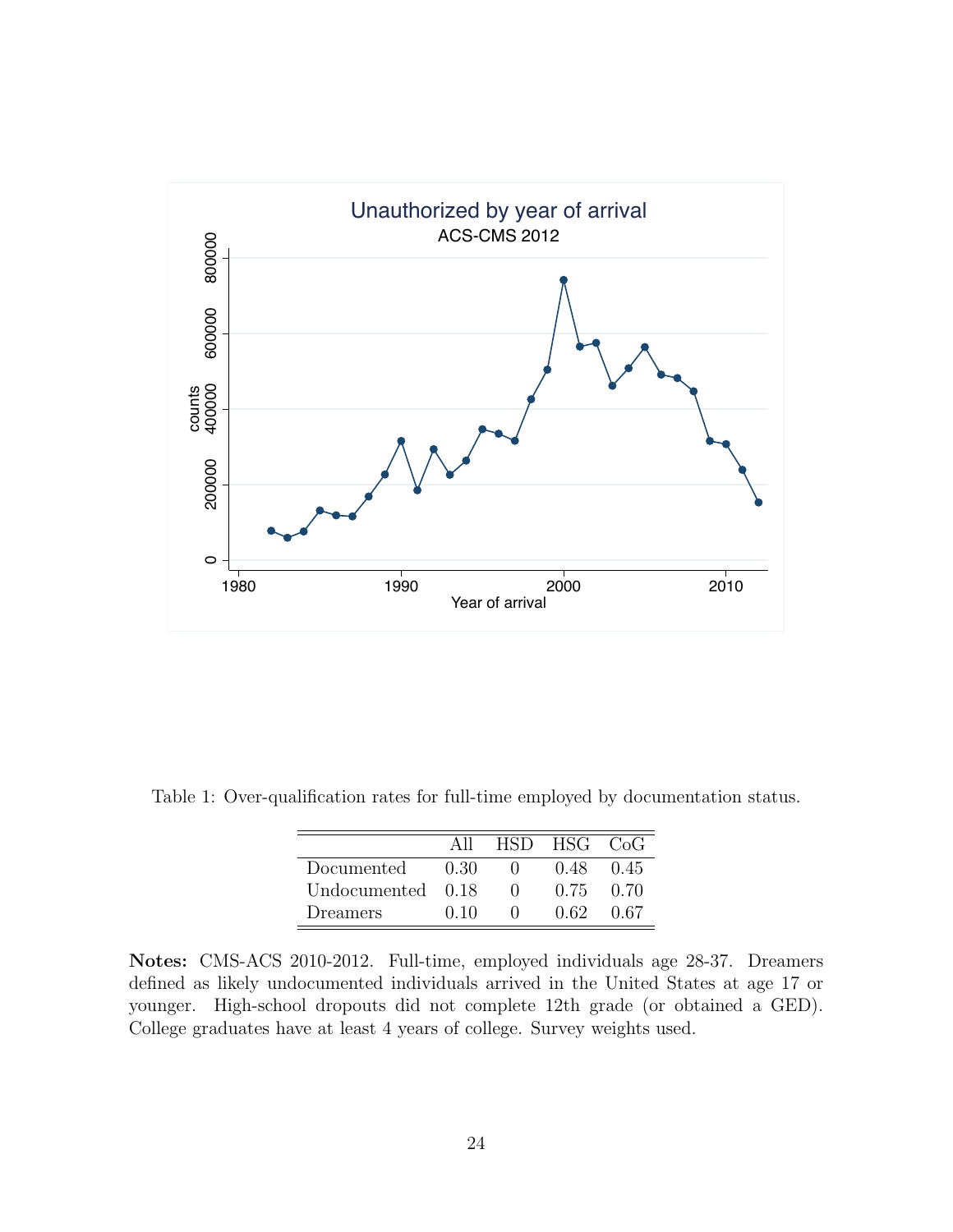<span id="page-27-0"></span>

| OCC  | Occ. description                                       | Count Undoc. | overqualif. rate |
|------|--------------------------------------------------------|--------------|------------------|
| 1020 | Software developers                                    | 1886         | 0.63             |
| 3600 | Nursing, Psychiatric, and Home Health Aides            | 1358         | 0.39             |
| 4720 | Cashiers                                               | 2168         | 0.27             |
| 4110 | Waiters and waitresses                                 | 1607         | 0.25             |
| 4760 | Retail salesperson                                     | 1167         | 0.25             |
| 5620 | Stock clerks                                           | 1193         | 0.19             |
| 9130 | Driver/Sales workers and truck drivers                 | 2268         | 0.16             |
| 4230 | Maids and Housekeeping Cleaners                        | 2947         | 0.14             |
| 4220 | Janitors and Building Cleaners                         | 3381         | 0.12             |
| 7750 | Miscellaneous Assemblers and Fabricators               | 1240         | 0.12             |
| 4030 | Food Preparation Workers                               | 1370         | 0.11             |
| 8965 | Other production workers                               | 2051         | 0.11             |
| 4020 | Cooks                                                  | 5607         | 0.11             |
| 9620 | Laborers and Freight, Stock, and Material Movers, Hand | 2346         | 0.10             |
| 6230 | Carpenters                                             | 2282         | 0.09             |
| 6420 | Painters, Construction and Maintenance                 | 1645         | 0.08             |
| 6260 | Construction Laborers                                  | 4253         | 0.07             |
| 9640 | Packers and Packagers, Hand                            | 1605         | 0.07             |
| 4250 | Grounds                                                | 3963         | 0.05             |
| 6050 | Misc. agricultural workers                             | 5450         | 0.04             |

Table 2: Overqualification rates by occupation. Undocumented workers

Notes: CMS-ACS 2010-2012. Full-time, employed individuals older than 18. Undocumented workers only. We restricted to the top 20 occupations by number of undocumented workers employed. Then sorted by overqualification rate. No weights used.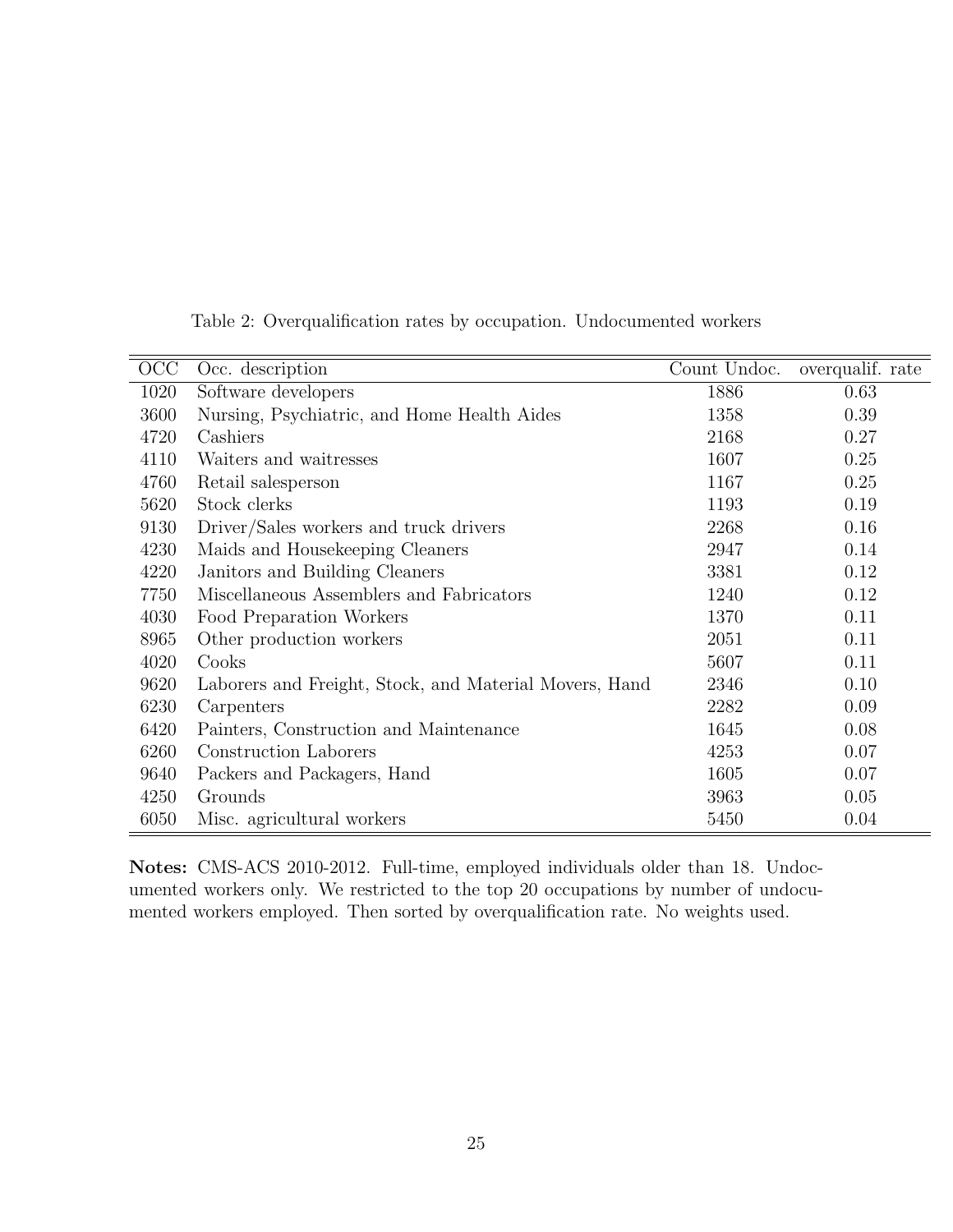<span id="page-28-0"></span>

| Variable                        | Obs       | Mean     | Std. Dev. | Min              | Max          |
|---------------------------------|-----------|----------|-----------|------------------|--------------|
| Year                            | 2,763,238 | 2011.001 | .819      | 2010             | 2012         |
| Undocumented                    | 2,763,238 | .035     | .185      | $\theta$         | $\mathbf{1}$ |
| Dreamer                         | 2,763,238 | .008     | .089      | $\overline{0}$   | $\mathbf{1}$ |
| Over-qualified                  | 2,763,238 | .269     | .443      | $\overline{0}$   | $\mathbf{1}$ |
| Log hourly wage                 | 2,763,252 | 6.822    | .772      | $-3.209$         | 9.806        |
|                                 |           |          |           |                  |              |
| Age 18-27                       | 2,763,238 | .114     | .318      | $\theta$         | $\mathbf{1}$ |
| Age 28-37                       | 2,763,238 | .21      | .407      | $\theta$         | 1            |
| Age 38-47                       | 2,763,238 | .247     | .431      | $\theta$         | 1            |
| Age 48-57                       | 2,763,238 | .275     | .447      | $\theta$         | $\mathbf{1}$ |
| Age 58-67                       | 2,763,238 | .138     | .345      | $\overline{0}$   | $\mathbf 1$  |
| Age 68-77                       | 2,763,238 | .016     | .127      | $\theta$         | $\mathbf{1}$ |
| Female                          | 2,763,238 | .454     | .498      | $\overline{0}$   | $\mathbf{1}$ |
|                                 |           |          |           |                  |              |
| <b>HSD</b>                      | 2,763,238 | .066     | .249      | $\overline{0}$   | $\mathbf{1}$ |
| <b>HSG</b>                      | 2,763,238 | .234     | .423      | $\overline{0}$   | $\mathbf{1}$ |
| COG4                            | 2,763,238 | .352     | .478      | $\overline{0}$   | $\mathbf{1}$ |
|                                 |           |          |           |                  |              |
| English fluent                  | 2,763,238 | .922     | .268      | $\theta$         | 1            |
| Origin south or central America | 2,763,238 | .066     | .249      | $\overline{0}$   | $\mathbf{1}$ |
| Origin Europe                   | 2,763,238 | .022     | .146      | $\overline{0}$   | $\mathbf{1}$ |
| Origin Asia or Oceania          | 2,763,238 | .048     | .213      | $\overline{0}$   | 1            |
| Origin Africa                   | 2,763,238 | .005     | .074      | $\theta$         | 1            |
| Arrival by age 10               | 2,763,538 | .029     | .168      | $\boldsymbol{0}$ | $\mathbf 1$  |

Table 3: Summary statistics 2010-2012

Notes: Pooled data for the CMS-ACS for period 2010-2012. Unweighted statistics. The sample restricts to full-time employed individuals (with over 30 weekly work hours), older than 18 years old. HSD is an indicator for high-school dropouts, HSG is an indicator for highschool graduation (but no more education) and COG4 is an indicator for having completed at least 4 years of college. All US-born individuals are assumed to be fluent in English and to have arrived in the U.S. before the age of 10.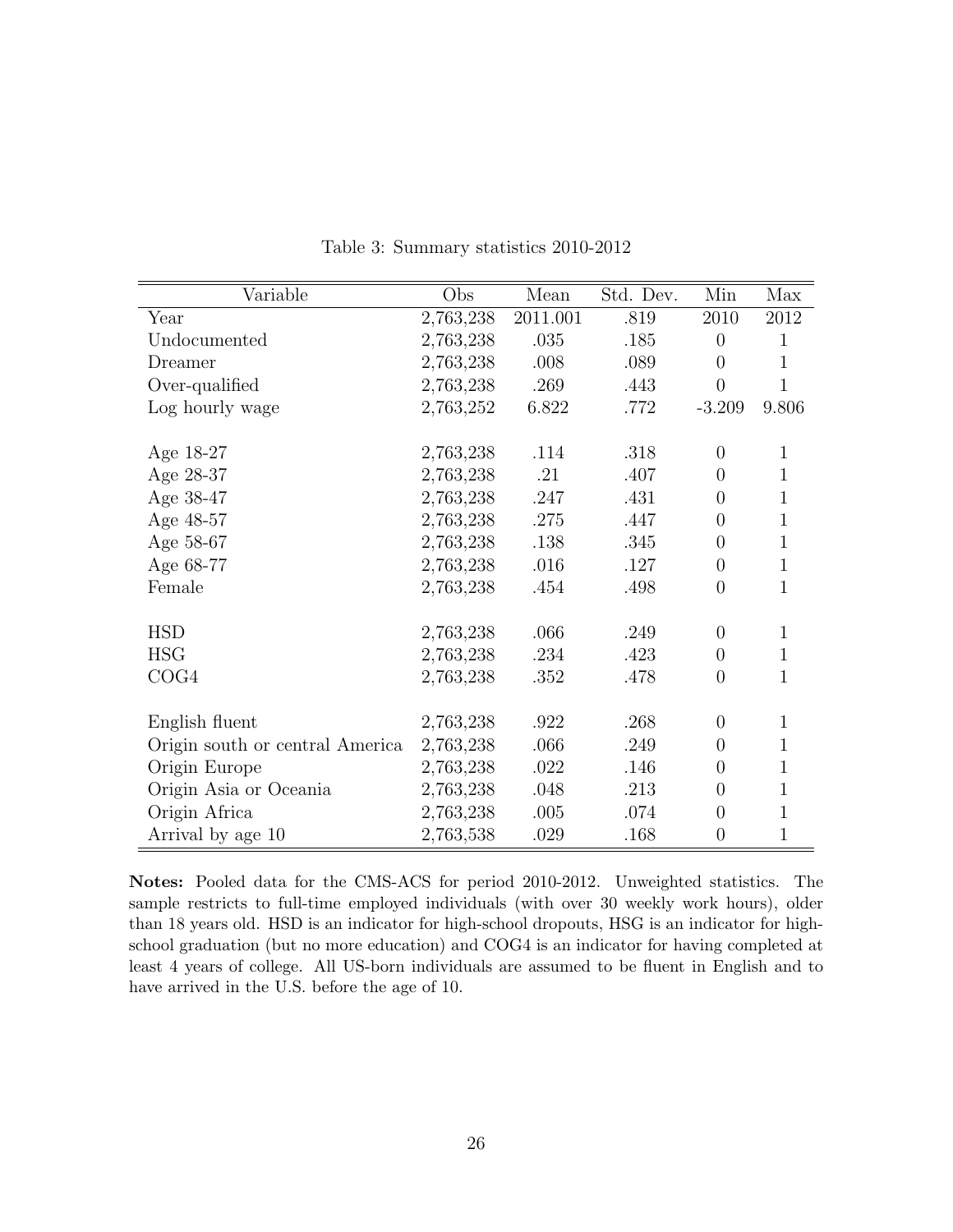<span id="page-29-0"></span>

| Ln hourly wage                                        | 1                    | $\overline{2}$       | $\overline{3}$       | $\overline{4}$       | $\overline{5}$       | 6                    |
|-------------------------------------------------------|----------------------|----------------------|----------------------|----------------------|----------------------|----------------------|
|                                                       |                      |                      |                      |                      |                      |                      |
| All Undocumented                                      |                      |                      |                      |                      |                      |                      |
| Undoc                                                 | $-0.54***$<br>[0.00] | $-0.53***$<br>[0.00] | $-0.25***$<br>[0.00] | $-0.08***$<br>[0.00] | $-0.03***$<br>[0.01] | $-0.01$<br>[0.01]    |
| $Undoc \times Overq$                                  |                      |                      |                      |                      |                      | $-0.12***$<br>[0.01] |
| R-squared                                             | 0.025                | 0.142                | 0.3                  | 0.303                | 0.414                | 0.414                |
| Dreamers                                              |                      |                      |                      |                      |                      |                      |
| Dreamer                                               | $-0.64***$<br>[0.01] | $-0.41***$<br>[0.01] | $-0.07***$<br>[0.01] | $0.07***$<br>[0.01]  | $0.07***$<br>[0.01]  | $0.08***$<br>[0.01]  |
| $Dreamer \times Overq$                                |                      |                      |                      |                      |                      | $-0.13***$<br>[0.01] |
| R-squared                                             | 0.009                | 0.123                | 0.294                | 0.307                | 0.414                | 0.414                |
| Observations<br>Number of occ<br><b>Fixed-Effects</b> | 2,763,252            | 2,763,252            | 2,763,252            | 2,763,252            | 2,763,252<br>491     | 2,763,252<br>491     |
| Age, gender, state                                    | N <sub>o</sub>       | Yes                  | Yes                  | Yes                  | Yes                  | Yes                  |
| Education                                             | N <sub>o</sub>       | N <sub>o</sub>       | Yes                  | Yes                  | Yes                  | Yes                  |
| Additional controls                                   | N <sub>o</sub>       | N <sub>o</sub>       | N <sub>o</sub>       | Yes                  | Yes                  | Yes                  |
| Occupation                                            | N <sub>o</sub>       | $\rm No$             | No                   | $\rm No$             | Yes                  | Yes                  |
| Year                                                  | Yes                  | Yes                  | Yes                  | Yes                  | Yes                  | Yes                  |

Table 4: Estimates

Notes: Pooled data for the CMS-ACS for period 2010-2012. The sample restricts to fulltime employed individuals (with over 30 weekly work hours), older than 18 years old. The dependent variable is the hourly wage in logs. In panel 1 the Undoc indicator takes a value of one for likely undocumented individuals. In panel 2, indicator Dreamer identifies Dreamers, defined as likely undocumented who arrived in the country at age 17 or younger. The first set of controls is: age dummies 28-37, 38-47, 48-57 and 68-77 (with omitted category age 18-27), a female dummy, and state of residence dummy variables. The second set of controls includes continent of origin dummies, an indictor for english fluency (taking a value of one for native English speakers of very good command of English), and an indicator for having arrived in the country before the age of 10 (taking the value of one for all US-born individuals). Educational fixed-effects based on 10 educational categories starting with no schooling and ending with 5 or more years of college education. Occupational fixed-effects based on 3-digit occupations. Columns 5 and 6 include dummy for overqualified as a regressor. Regressions are weighted using the (population) survey weights adjusted to match the aggregate counts of undocumented nationwide and the foreign-born population by origin country and state of residence. Heteroskedasticity-robust standard errors reported in brackets. \*\*\*  $p < 0.01$ , \*\*  $\rho \sim \psi$   $\sim$  0.1.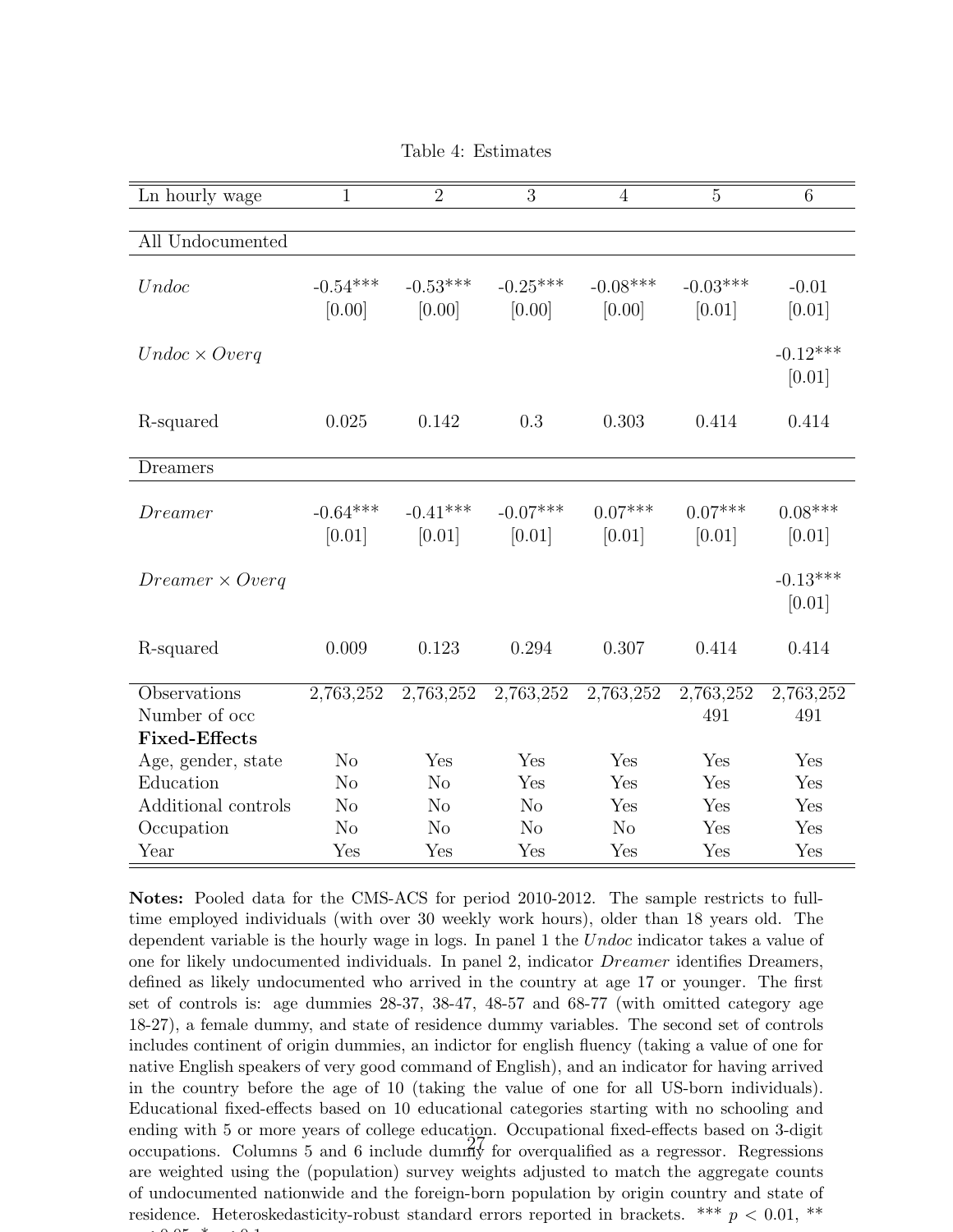<span id="page-30-0"></span>

| Ln hourly wage       | $\mathbf{1}$         | $\overline{2}$       | $\overline{3}$       | $\overline{4}$       | $\overline{5}$       | $\overline{6}$       |
|----------------------|----------------------|----------------------|----------------------|----------------------|----------------------|----------------------|
| Undoc                | $-0.42***$<br>[0.00] | $-0.42***$<br>[0.00] | $-0.27***$<br>[0.00] | $-0.10***$<br>[0.00] | $-0.05***$<br>[0.00] | $-0.02***$<br>[0.00] |
| $Undoc \times Overq$ |                      |                      |                      |                      |                      | $-0.09***$<br>[0.01] |
| R-squared            | 0.007                | 0.135                | 0.323                | 0.329                | 0.434                | 0.434                |
| Dreamers             |                      |                      |                      |                      |                      |                      |
| Undoc                | $-0.68***$<br>[0.01] | $-0.42***$<br>[0.01] | $-0.15***$<br>[0.01] | $0.02**$<br>[0.01]   | $0.03***$<br>[0.01]  | $0.05***$<br>[0.01]  |
| $Undoc \times Overq$ |                      |                      |                      |                      |                      | $-0.10***$<br>[0.00] |
| R-squared            | 0.004                | 0.13                 | 0.32                 | 0.329                | 0.434                | 0.434                |
| <b>Observations</b>  | 1,952,901            | 1,952,901            | 1,952,901            | 1,952,901            | 1,952,901            | 1,952,901            |
| Number of occ        |                      |                      |                      |                      | 491                  | 491                  |
| <b>Fixed-Effects</b> |                      |                      |                      |                      |                      |                      |
| Age, gender, state   | N <sub>o</sub>       | Yes                  | Yes                  | Yes                  | Yes                  | Yes                  |
| Education            | N <sub>o</sub>       | N <sub>o</sub>       | Yes                  | Yes                  | Yes                  | Yes                  |
| Additional controls  | N <sub>o</sub>       | N <sub>o</sub>       | N <sub>o</sub>       | Yes                  | Yes                  | Yes                  |
| Occupation           | N <sub>o</sub>       | N <sub>o</sub>       | N <sub>o</sub>       | N <sub>o</sub>       | Yes                  | Yes                  |
| Year                 | Yes                  | ${\rm Yes}$          | Yes                  | ${\rm Yes}$          | Yes                  | Yes                  |

Table 5: Robustness: excluding under-qualified

Notes: Pooled data for the CMS-ACS for period 2010-2012. The sample restricts to full-time employed individuals (with over 30 weekly work hours), older than 18 years old. Compared to [Table 4,](#page-29-0) we have dropped under-qualified individuals, defined as those with lower educational attainment than typical among documented workers in that same occupation. The dependent variable is the hourly wage in logs. In panel 1 the Undoc indicator takes a value of one for likely undocumented individuals. In panel 2, indicator *Dreamer* identifies Dreamers, defined as likely undocumented who arrived in the country at age 17 or younger. The first set of controls is: age dummies 28-37, 38-47, 48-57 and 68-77 (with omitted category age 18-27), a female dummy, and state of residence dummy variables. The second set of controls includes continent of origin dummies, an indictor for english fluency (taking a value of one for native English speakers of very good command of English), and an indicator for having arrived in the country before the age of 10 (taking the value of one for all US-born individuals). Educational fixed-effects based on 10 educational categories starting with no schooling and ending with 5 or more years of college education. Occupational fixed-effects based on 3-digit occupations. Columns 5 and 6 include dummy for overqualified as a regressor. Regressions are weighted using the (population) survey weights adjusted to match the aggregal counts of undocumented nationwide and the foreign-born population by origin country and state of residence. Heteroskedasticity-robust standard errors reported in brackets. \*\*\*  $p < 0.01$ , \*\*  $p < 0.05$ , \* $p < 0.1$ .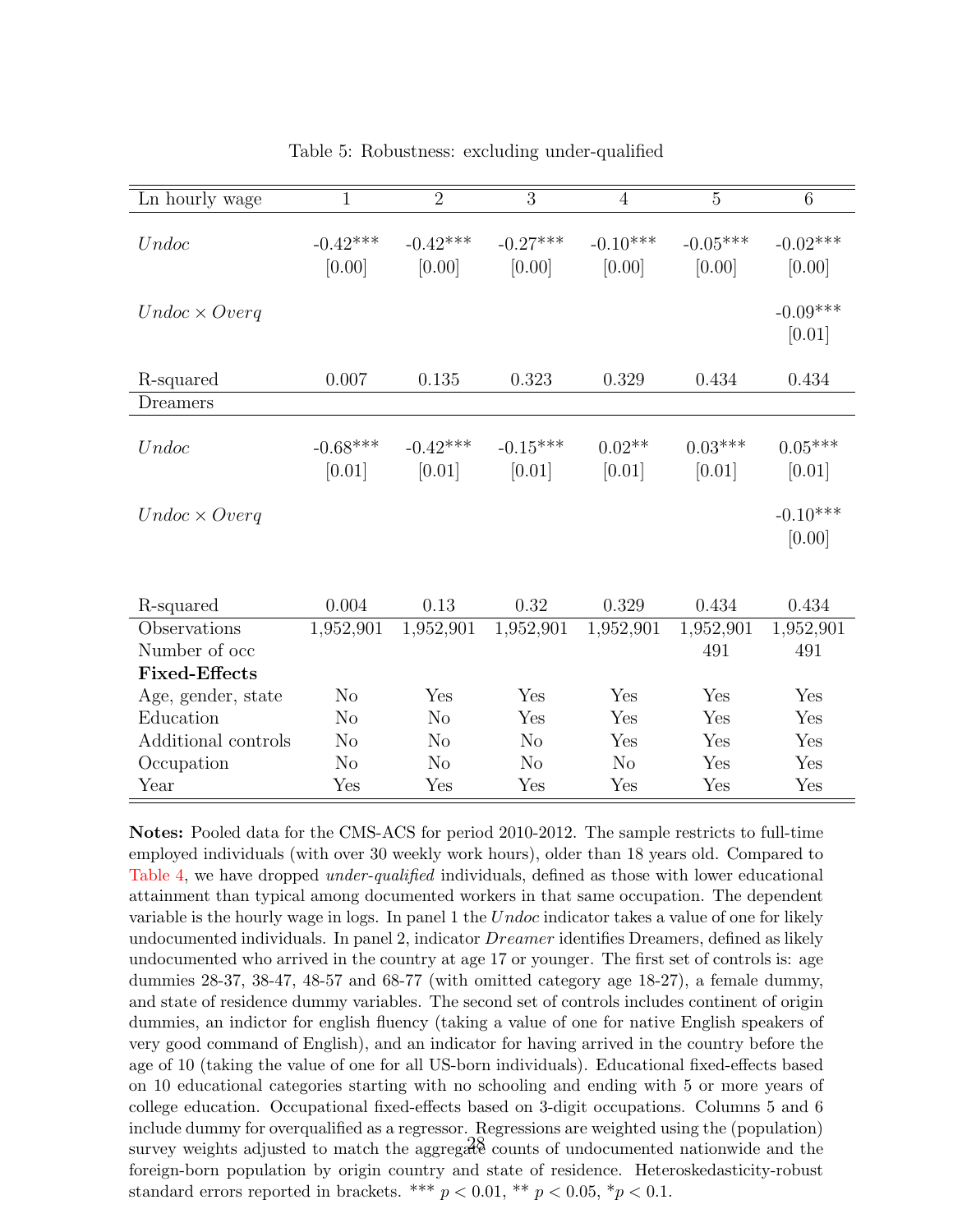|                |                                           | Unconditional | Conditional | <b>Share</b> |
|----------------|-------------------------------------------|---------------|-------------|--------------|
| Occ1990        | Description                               | Undoc-Doc     | Undoc-Doc   | Doc          |
| Top $10\,$     |                                           |               |             |              |
| 23             | Teachers (up to sec.)                     | $-4.0$        | $-22.6$     | 4.4          |
| 32             | Healthcare practitioners                  | $-2.6$        | $-19.1$     | 2.7          |
| $\overline{4}$ | Misc. Managers                            | $-2.3$        | $-9.9$      | 3.2          |
| 57             | Secretaries and Administrative Assistants | $-2.2$        | $-10.1$     | 2.7          |
| 8              | Financial specialists                     | $-2.1$        | $-14.0$     | 2.3          |
| 48             | <b>Sales</b>                              | $-1.8$        | $-8.6$      | 2.5          |
| $\mathbf{1}$   | Managers                                  | $-1.8$        | $-8.0$      | 2.6          |
| 20             | Commuity and social services              | $-1.5$        | $-7.9$      | 1.9          |
| 47             | <b>Sales</b>                              | $-1.5$        | $-8.6$      | 6.3          |
| 38             | Police, firefighters, security guards     | $-1.3$        | $-\infty$   | 1.3          |
| Bottom 10      |                                           |               |             |              |
| 89             | Production workers                        | 1.3           | 1.1         | 1.0          |
| 83             | Textile workers                           | 1.4           | 0.6         | 0.3          |
| 78             | Food production                           | 1.6           | 1.4         | 0.5          |
| 64             | Insulation workers                        | 2.2           | 1.9         | 0.6          |
| 41             | Waiters, food servers and dishwashers     | $2.9\,$       | 2.1         | 1.0          |
| 96             | Transportation, movers and packers        | 3.6           | 2.7         | 2.3          |
| 60             | Agricultural workers                      | 4.9           | 3.8         | 0.5          |
| 62             | Construction                              | 7.1           | 6.4         | 2.1          |
| 40             | Cooks                                     | 7.6           | 6.3         | 2.3          |
| 42             | B&G cleaning and maintenance              | 8.8           | 9.8         | 3.0          |

<span id="page-31-0"></span>Table 6: Gaps in occupational shares (×100): Documented vs. Undocumented workers.

Notes: Pooled data for the CMS-ACS for period 2010-2012. The sample restricts to full-time employed individuals (with over 30 weekly work hours), older than 18 years old. We divide the sample into Dreamers and non-Dreamers (including documented workers). For each (of the 99) 2-digit occupations, column 1 (unconditional gaps) reports the difference in the proportion of undocumented workers in an occupation and the proportion of documented workers in that same occupation, computed using sampling weights. Column 2 (conditional gaps) is based on the estimation of occupation-specific (2-digit) binomial Probits for the probability that an individual is employed in each specific occupation. In addition to undocumented (or Dreamer) status, the regressors are: controls for age (using dummies for 28-37, 38-47, 48-57 and 68-77 year-olds (with omitted category age 18-27), a female dummy, state of residence dummy variables, and educational fixed-effects based on 10 educational categories. Estimation employs survey weights adjusted to match the aggregate counts of undocumented nationwide and the foreign-born population by origin country and state of residence. We report the average marginal effect of undocumented (or Dreamer) status, using sampling weights. The figures reported in this column should be interpreted as the change in the probability of employment in that occupation associated to undocumented status. No undocumented are employed in occupation 38 (Police, firefighters and security guards).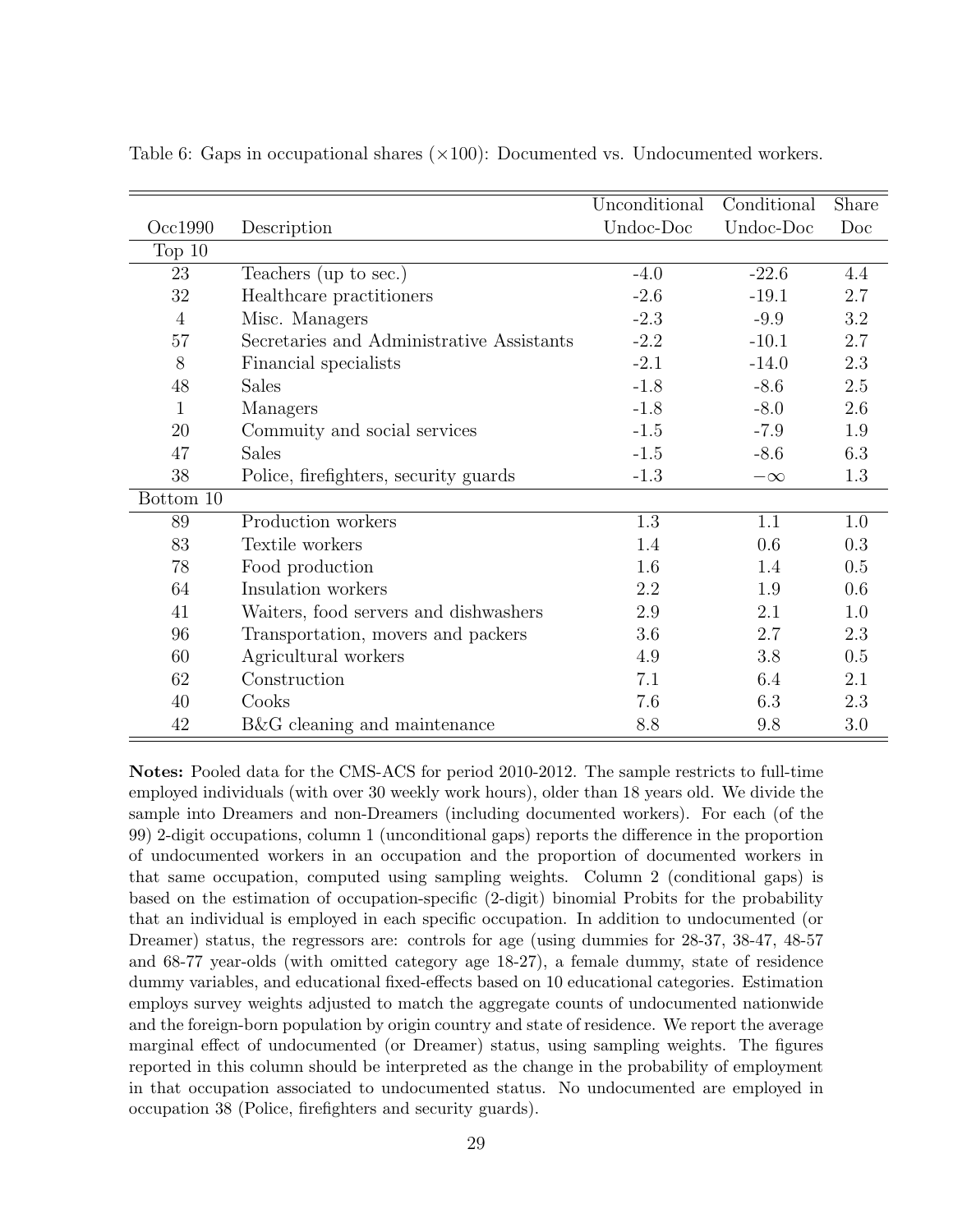|                |                                           | Unconditional | Conditional | Share |
|----------------|-------------------------------------------|---------------|-------------|-------|
| Occ1990        | Description                               | Undoc-Doc     | Undoc-Doc   | Doc   |
| Top $10$       |                                           |               |             |       |
| 23             | Teachers (up to sec.)                     | $-4.2$        | $-25.5$     | 4.4   |
| 32             | Healthcare practitioners                  | $-2.7$        | $-22.5$     | 2.7   |
| $\overline{4}$ | Misc. Managers                            | $-2.5$        | $-9.8$      | 3.2   |
| 8              | Financial specialists                     | $-2.2$        | $-16.7$     | 2.3   |
| 1              | Managers                                  | $-2.0$        | $-8.6$      | 2.6   |
| 57             | Secretaries and Administrative Assistants | $-2.0$        | $-7.3$      | 2.7   |
| 10             | Computer occupations                      | $-1.7$        | $-9.1$      | 2.3   |
| 48             | <b>Sales</b>                              | $-1.7$        | $-8.2$      | 2.5   |
| 20             | Community and social services             | $-1.6$        | $-9.0$      | 1.9   |
| 38             | Police, firefighters, security guards     | $-1.3$        | $-\infty$   | 1.3   |
| Bottom 10      |                                           |               |             |       |
| 65             | Metal workers and roofers                 | 1.0           | 0.7         | 0.2   |
| 89             | Production workers                        | 1.4           | 1.0         | 1.0   |
| 78             | Food production                           | 1.6           | 1.2         | 0.5   |
| 64             | Insulation workers                        | 2.5           | 1.9         | 0.6   |
| 41             | Waiters, food servers and dishwashers     | 3.5           | 1.4         | 1.0   |
| 96             | Transportation, movers and packers        | 4.3           | 2.2         | 2.3   |
| 60             | Agricultural workers                      | $5.8\,$       | 3.2         | 0.5   |
| 42             | B&G cleaning and maintenance              | 7.0           | 7.7         | 3.0   |
| 40             | Cooks                                     | 7.8           | 4.3         | 2.3   |
| 62             | Construction                              | 8.3           | 6.6         | 2.1   |

<span id="page-32-0"></span>Table 7: Gaps in occupational shares  $(\times 100)$ : Dreamers vs. non-Dreamers.

Notes: Pooled data for the CMS-ACS for period 2010-2012. The sample restricts to full-time employed individuals (with over 30 weekly work hours), older than 18 years old. We divide the sample into Dreamers and non-Dreamers (including documented workers). For each (of the 99) 2-digit occupations, column 1 (unconditional gaps) reports the difference in the proportion of undocumented workers in an occupation and the proportion of documented workers in that same occupation, computed using sampling weights. Column 2 (conditional gaps) is based on the estimation of occupation-specific (2-digit) binomial Probits for the probability that an individual is employed in each specific occupation. In addition to undocumented (or Dreamer) status, the regressors are: controls for age (using dummies for 28-37, 38-47, 48-57 and 68-77 year-olds (with omitted category age 18-27), a female dummy, state of residence dummy variables, and educational fixed-effects based on 10 educational categories. Estimation employs survey weights adjusted to match the aggregate counts of undocumented nationwide and the foreign-born population by origin country and state of residence. We report the average marginal effect of undocumented (or Dreamer) status, using sampling weights. The figures reported in this column should be interpreted as the change in the probability of employment in that occupation associated to undocumented status. No undocumented are employed in occupation 38 (Police, firefighters and security guards).